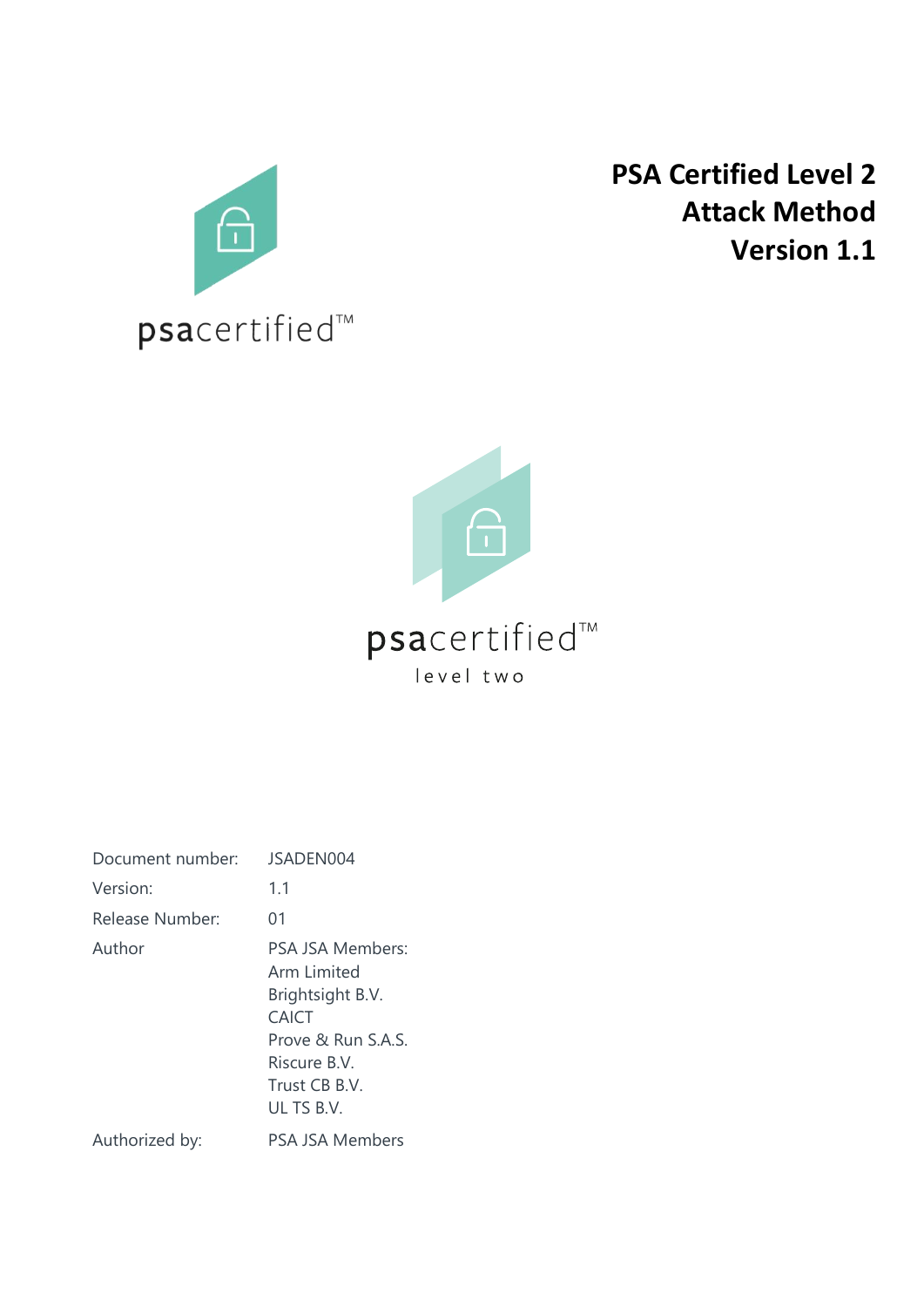Date of Issue: 18/02/2020

# Abstract

PSA Certified is the independent security evaluation scheme for Platform Security Architecture (PSA) based IoT systems. It establishes trust through a multi-level assurance program for chips containing a security component called a Root of Trust (PSA-RoT) that provides trusted functionality to the platform. The multi-level scheme has been designed to help device makers and businesses get the level of security they need for their use case.

PSA Certified Level 2 is a fixed time, test laboratory based, evaluation of the PSA-RoT. It is aimed at IoT devices that need to protect against scalable software attacks. The PSA Certified Level 2 documents include: a Protection Profile (PP) that describes the Target of Evaluation, its assets, the security objectives and security functions that will be evaluated; an Evaluation Methodology (EM) that details how the evaluation will be carried out, and an Attack Methods (AM) document describing the attacks in scope.

Developers submit their PSA-RoT to an approved test laboratory, listed on **[www.psacertified.org](http://www.psacertified.org/)**, for PSA Certified Level 2 evaluation and receive an Evaluation Technical Report. If the PSA-RoT is assessed as passing and approved by the independent Certification Body, a digital certificate will be issued on the PSA Certified website.

# **Keywords**

PSA Certified Level 2, Certification, IoT, Platform Security Architecture, Questionnaire, PSA, Security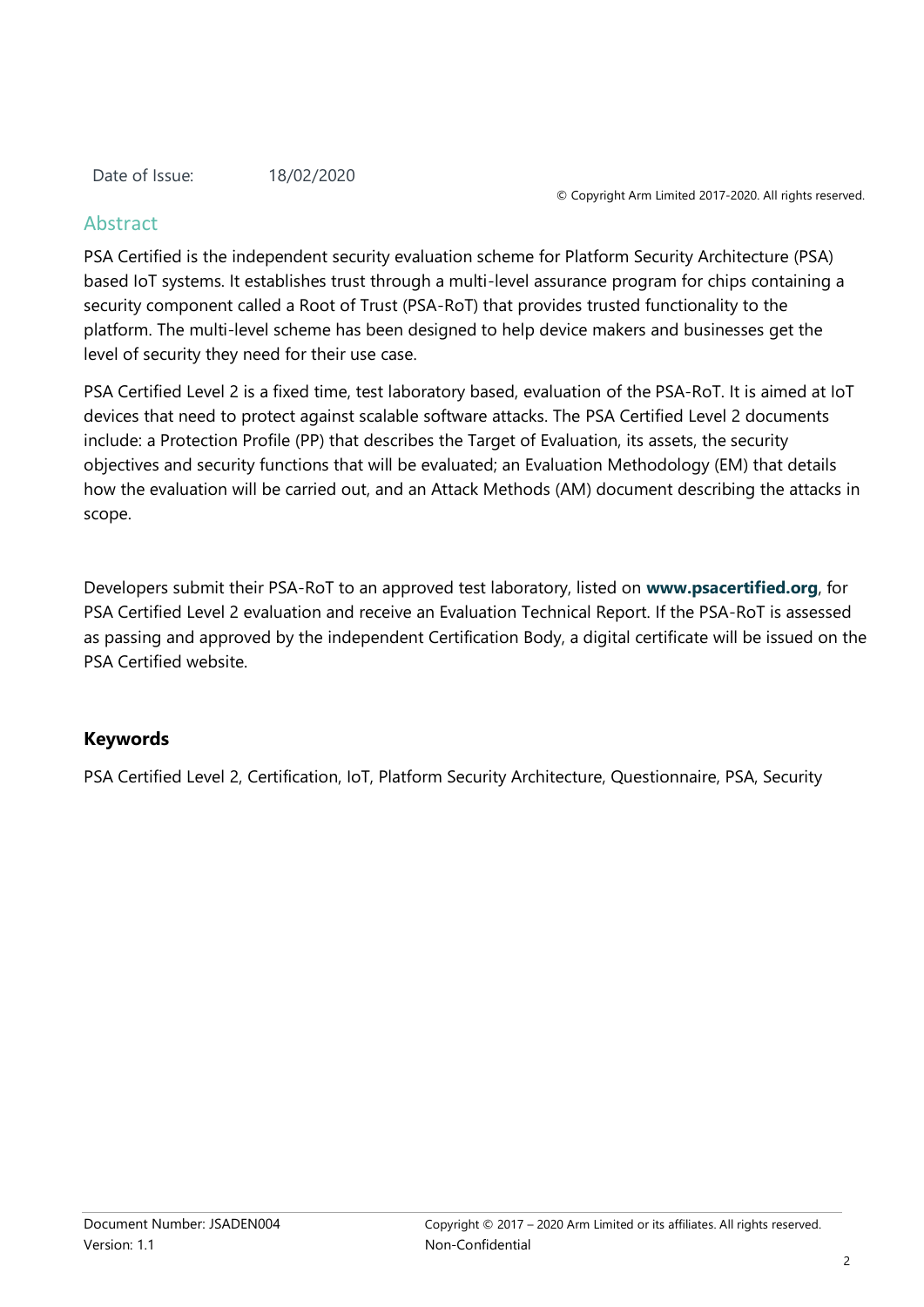# **Contents**

|              | <b>Non-Confidential Proprietary Notice</b> |                                               | 30             |
|--------------|--------------------------------------------|-----------------------------------------------|----------------|
| 1            |                                            | <b>About this document</b>                    | 5              |
|              | 1.1                                        | <b>Current Status and Anticipated Changes</b> | 5              |
|              | 1.2                                        | <b>Release Information</b>                    | 5              |
|              | 1.3                                        | <b>References</b>                             | 5              |
|              |                                            | Normative references<br>1.3.1                 | 5              |
|              |                                            | Informative references<br>1.3.2               | 5              |
|              | 1.4                                        | <b>Terms and Abbreviations</b>                | $\overline{7}$ |
|              | 1.5                                        | <b>Feedback</b>                               | 8              |
| $\mathbf{2}$ |                                            | <b>Introduction</b>                           | 10             |
|              | 2.1                                        | <b>Document Context</b>                       | 10             |
|              | 2.2                                        | <b>Targeted Audience</b>                      | 10             |
|              | 2.3                                        | <b>PSA Certified Level 2 Ready Evaluation</b> | 10             |
|              | 2.4                                        | <b>How to Use this Document</b>               | 10             |
| 3            |                                            | <b>Scope</b>                                  | 12             |
|              | 3.1                                        | <b>Components</b>                             | 12             |
|              | 3.2                                        | <b>Interfaces</b>                             | 13             |
| 4            |                                            | <b>Identification of factors</b>              | 14             |
|              | 4.1                                        | How to compute an attack                      | 14             |
|              |                                            | 4.1.1<br>Elapsed time                         | 14             |
|              |                                            | 4.1.2<br>Expertise                            | 14             |
|              |                                            | Knowledge of the TOE<br>4.1.3                 | 15             |
|              |                                            | 4.1.4<br>Access to TOE                        | 15             |
|              |                                            | 4.1.5<br>Equipment                            | 15             |
|              | 4.2                                        | <b>Attack quotation table</b>                 | 16             |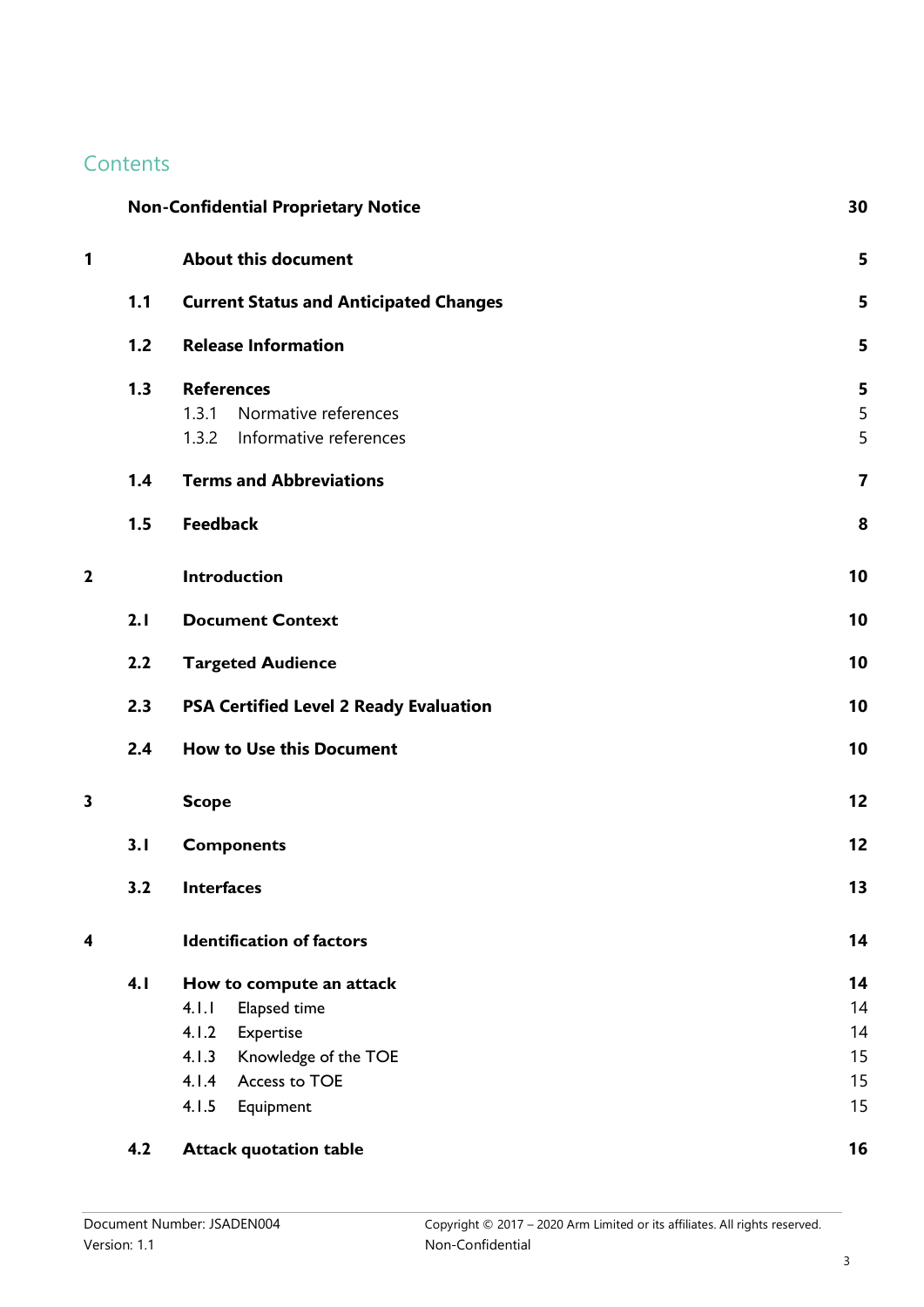| 5   |     | <b>Attacks Methods</b> |                         | 18 |
|-----|-----|------------------------|-------------------------|----|
| 5.1 |     | <b>Remote attacks</b>  |                         | 18 |
|     |     | 5.1.1                  | Data injection          | 18 |
|     |     | 5.1.2                  | Rogue code execution    | 20 |
|     | 5.2 |                        | Cryptographic attacks   | 22 |
|     |     | 5.2.1                  | <b>RNG</b>              | 22 |
|     |     | 5.2.2                  | <b>Brute force</b>      | 23 |
|     |     | 5.2.3                  | Side-channel            | 24 |
|     | 5.3 |                        | <b>Physical attacks</b> | 25 |
|     |     | 5.3.1                  | Probing                 | 26 |
|     |     | 5.3.2                  | Perturbation            | 27 |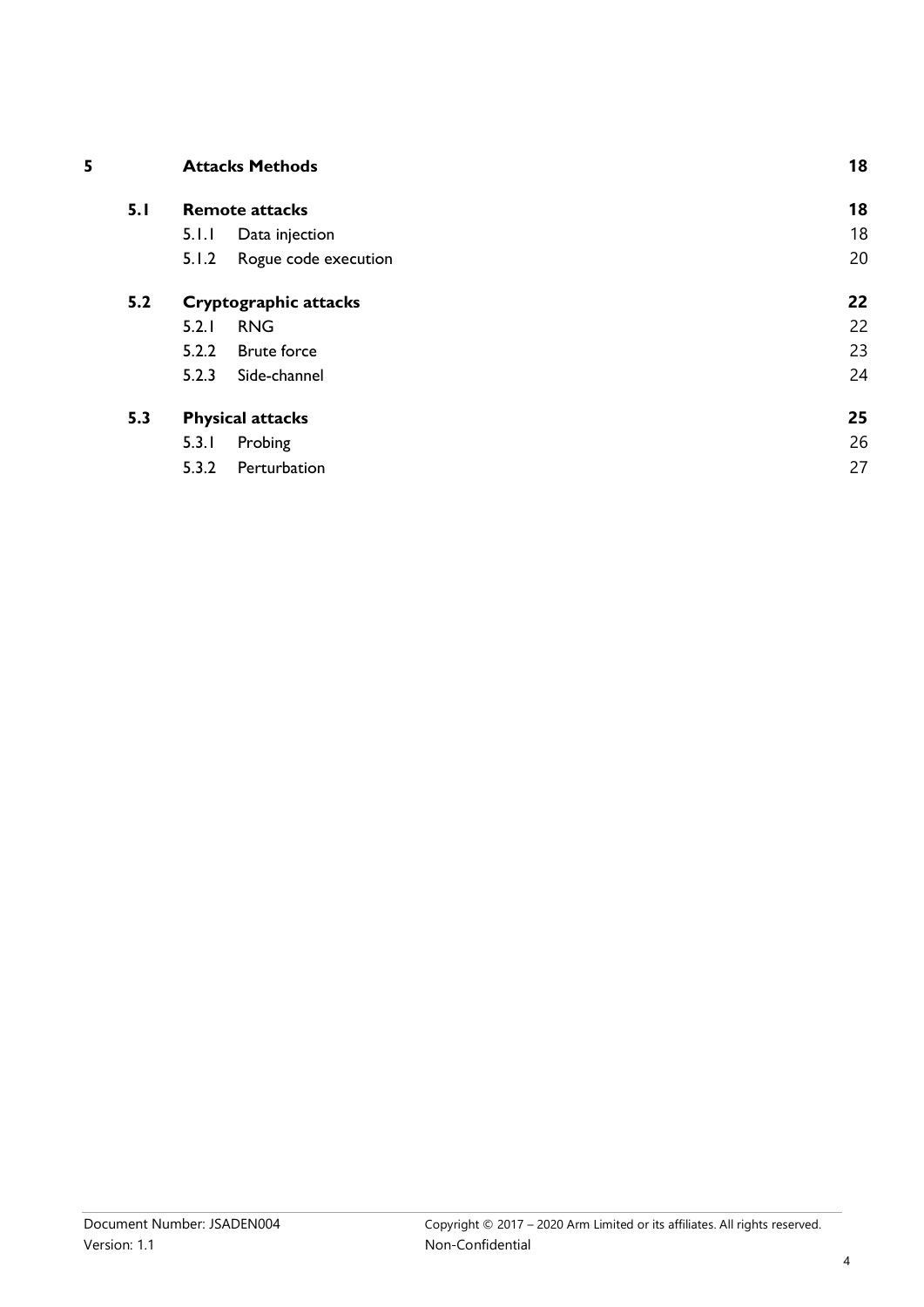# **1 About this document**

# **1.1** Current Status and Anticipated Changes

Current Status: Final

# **1.2** Release Information

The change history table lists the changes that have been made to this document.

| Date       | Version | Confidentiality  | Change                                                   |
|------------|---------|------------------|----------------------------------------------------------|
| 18/02/2020 | 11      | Non-confidential | Clarifications for PSA Level 2 Ready and new<br>template |
| 25/09/2019 | 1.0     | Non-confidential | Initial version, approved by JSA members                 |

# **1.3** References

This document refers to the following informative documents.

# 1.3.1 Normative references

| Ref        | Doc No    | Author(s) | Title                                                   |
|------------|-----------|-----------|---------------------------------------------------------|
| [PSA-EM]   | JSADEN003 | ARM JSA   | PSA Certified: Evaluation Methodology                   |
| $[PSA-L1]$ | JSADEN001 | ARM JSA   | PSA Certified: Level 1 Questionnaire                    |
| $[PSA-PP]$ | JSADEN002 | ARM JSA   | PSA Certified Level 2 Lightweight Protection<br>Profile |

# 1.3.2 Informative references

| Ref        | Doc No              | Author(s)                   | Title                                                                                              |
|------------|---------------------|-----------------------------|----------------------------------------------------------------------------------------------------|
| [GP-ROT]   | GP REQ 025          | GlobalPlatform              | Root of Trust Definitions and Requirements,<br>Version 1.1, Public Release, June 2018              |
| [JIL-APSC] |                     | Version 2.9<br>January 2013 | Joint Interpretation Library - Application of Attack<br><b>Potential to Smartcards</b>             |
| $[PSA-FF]$ | ARM DEN<br>0063A    | <b>ARM</b>                  | ARM <sup>®</sup> Platform Security Architecture<br>Firmware Framework and RoT Services - M-profile |
| [PSA-SM]   | <b>ARM DEN 0079</b> | <b>ARM</b>                  | PSA: Device Security Model                                                                         |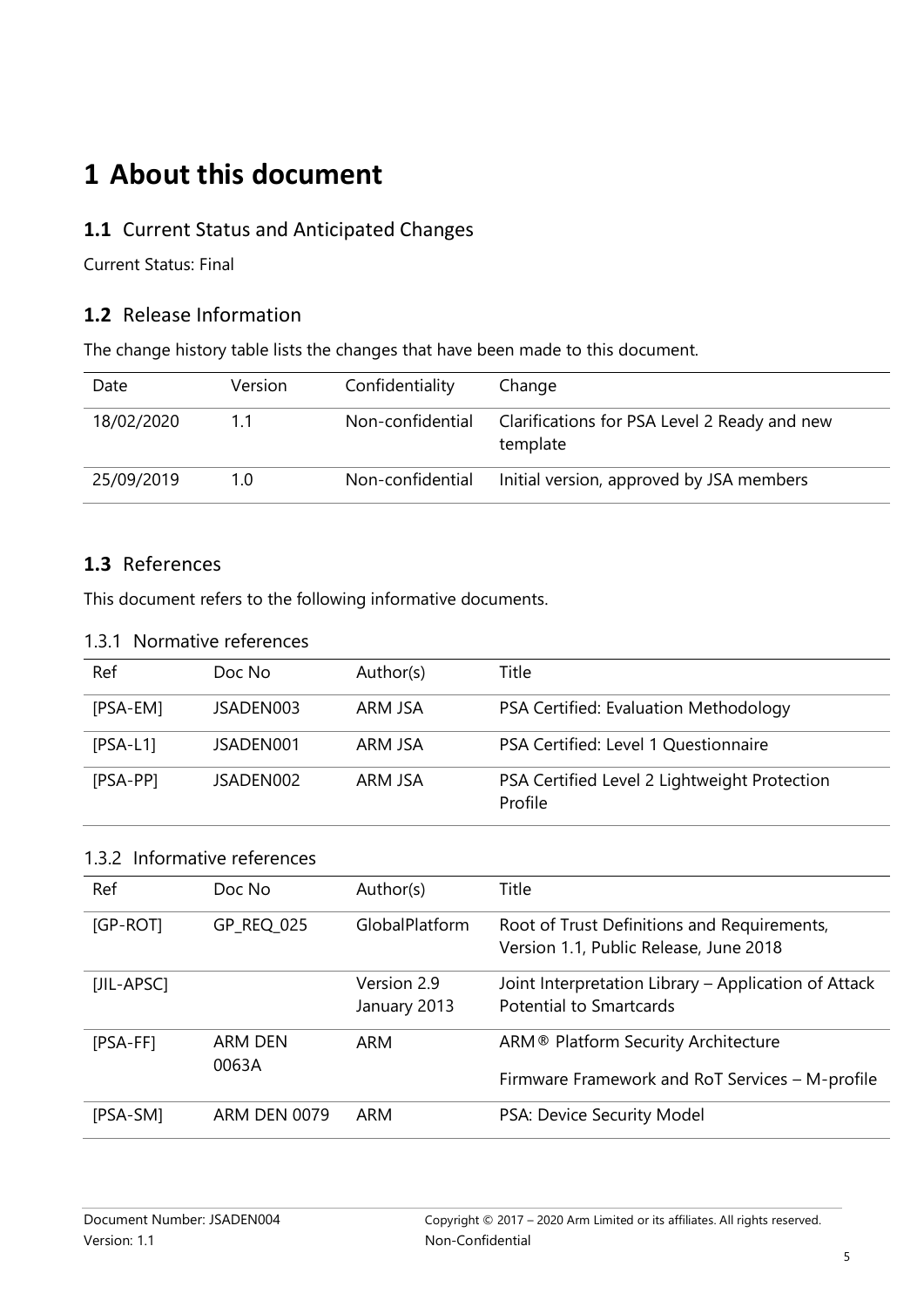| [GP-ROT] | GP REQ 025 | GlobalPlatform | Root of Trust Definitions and Requirements, |
|----------|------------|----------------|---------------------------------------------|
|          |            |                | Version 1.1, Public Release, June 2018      |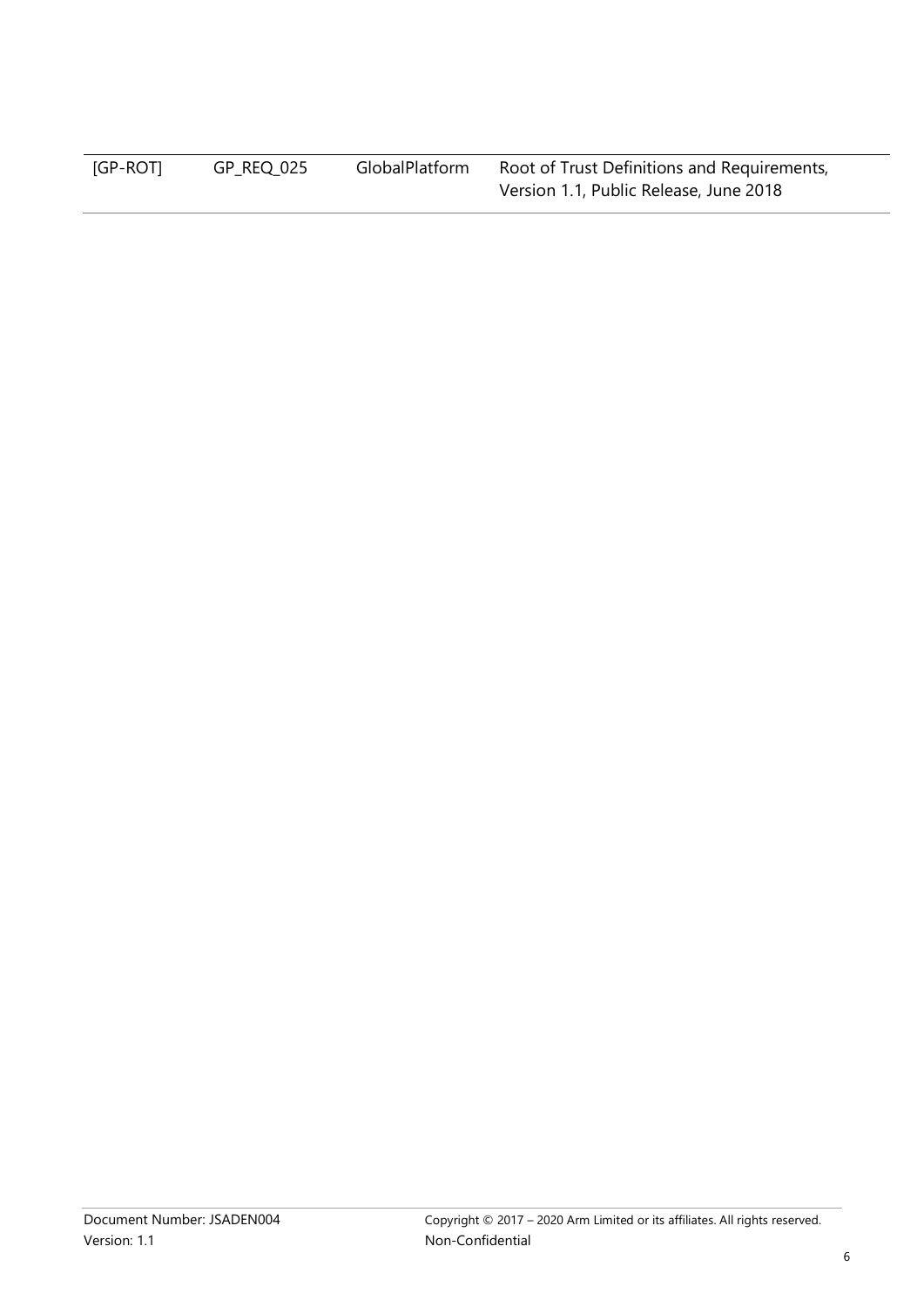# **1.4** Terms and Abbreviations

This document uses the following terms and abbreviations

| <b>Term</b>                                 | <b>Meaning</b>                                                                                                                                                                                                                                                                                     |
|---------------------------------------------|----------------------------------------------------------------------------------------------------------------------------------------------------------------------------------------------------------------------------------------------------------------------------------------------------|
| Application firmware                        | The main application firmware for the platform, typically comprising a<br>System software and application tasks. PSA provides no isolation<br>services for this firmware, although the System software may make<br>use of available hardware support to provide internal isolation of<br>operation |
| Application Root of Trust                   | This is the security domain in which additional security services are<br>implemented. See PSA Security Model [PSA-SM] for details                                                                                                                                                                  |
| <b>Application Root of Trust</b><br>Service | This is a Root of Trust Service within the Application Root of Trust<br>domain                                                                                                                                                                                                                     |
| <b>Evaluation laboratory</b>                | Laboratory or facility that performs the technical review of<br>questionnaires submitted for PSA Certified Level 1. The list of<br>evaluation laboratories participating to PSA Certified can be found on<br>www.psacertified.org                                                                  |
| <b>JTAG</b>                                 | Joint Test Action Group                                                                                                                                                                                                                                                                            |
| Hardware Unique Key (HUK)                   | Secret and unique to the device - this symmetric key must not be<br>accessible outside the PSA Root of Trust                                                                                                                                                                                       |
| Non-secure Processing<br>Environment (NSPE) | This is the security domain outside of the SPE, the Application<br>domain, typically containing the application firmware and hardware                                                                                                                                                              |
| <b>PSA</b>                                  | <b>Platform Security Architecture</b>                                                                                                                                                                                                                                                              |
| <b>PSA Certification Body</b>               | Entity that receives applications for PSA security certification, issues<br>certificates, updates security certification scheme                                                                                                                                                                    |
| <b>PSA Functional APIs</b>                  | Foundations from which security services are built, allowing devices<br>to be secure by design. Three sets of APIs have been defined, so far,<br>and include Crypto, Secure Storage and Attestation                                                                                                |
| <b>PSA Functional API</b><br>Certification  | Functional certification for a device that ensures that the device has<br>implemented PSA Functional APIs and passed the PSA Functional<br>certification Test Suites                                                                                                                               |
| PSA Immutable Root of Trust                 | The hardware and code and data that cannot be modified following<br>manufacturing. See PSA Security Model [PSA-SM] for details                                                                                                                                                                     |
| <b>PSA Root of Trust</b>                    | This defines the most trusted security domain within a PSA system.<br>See PSA Security Model [PSA-SM] for details                                                                                                                                                                                  |
| PSA Root of Trust Service                   | This is a Root of Trust Service within the PSA Root of Trust domain                                                                                                                                                                                                                                |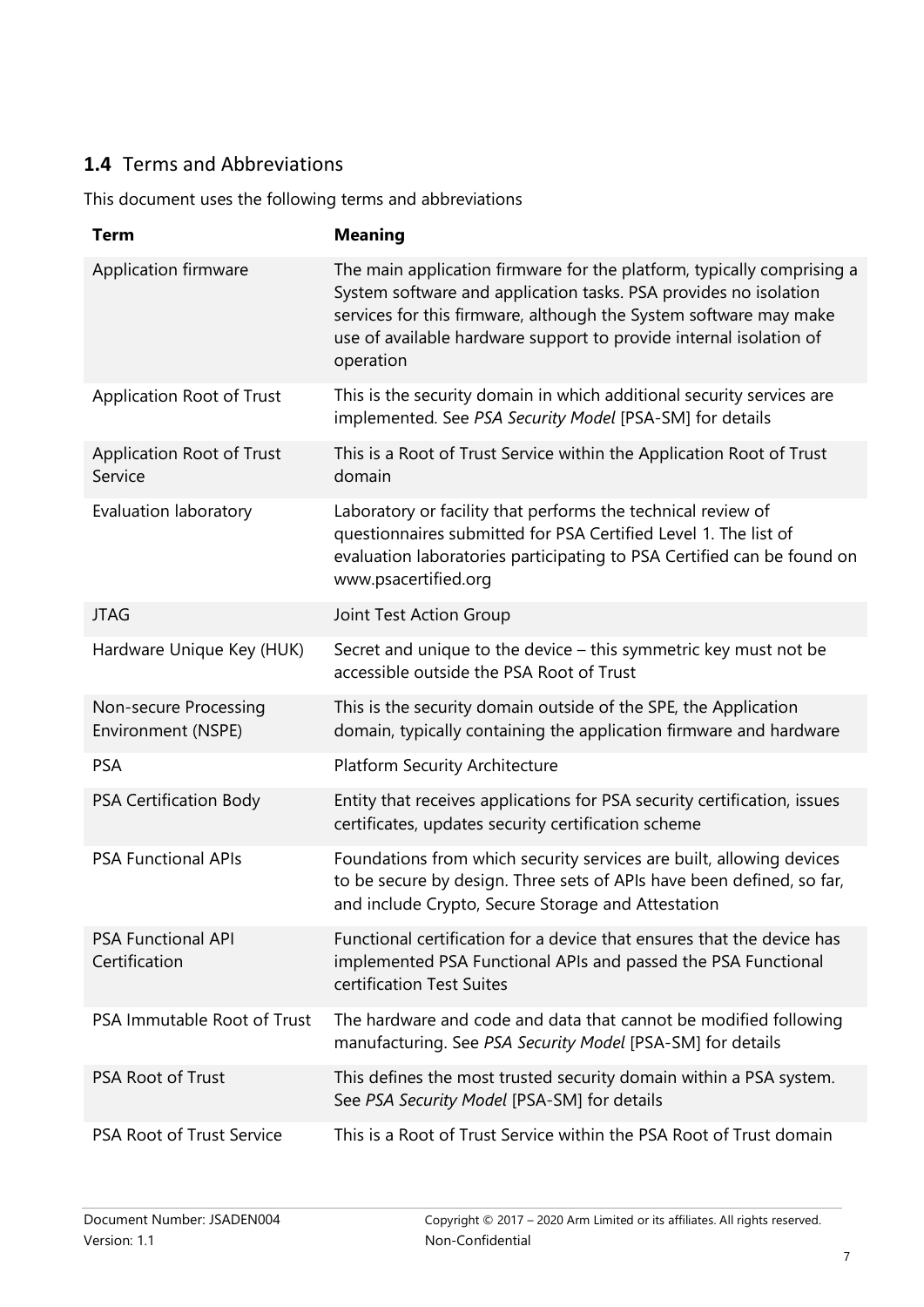| Root of Trust (RoT)                      | This is the minimal set of software, hardware and data that is<br>implicitly trusted in the platform - there is no software or hardware at<br>a deeper level that can verify that the Root of Trust is authentic and<br>unmodified. See Root of Trust Definitions and Requirements [GP-ROT] |
|------------------------------------------|---------------------------------------------------------------------------------------------------------------------------------------------------------------------------------------------------------------------------------------------------------------------------------------------|
| Root of Trust Service (RoT<br>Service)   | A set of related security operations that are implemented in a Secure<br>Partition. The server endpoint of a PSA IPC channel. Multiple RoT<br>Services can co-exist in a single Secure Partition                                                                                            |
| <b>Secure Partition</b>                  | A thread of execution with protected runtime state within the Secure<br>Processing Environment. Container for the implementation of one or more<br>RoT Services. Multiple Secure Partitions are allowed in a platform                                                                       |
| <b>Secure Partition Manager</b><br>(SPM) | The part of a PSA implementation that is responsible for isolating<br>software in partitions, managing the execution of software within<br>partitions, and providing IPC between partitions                                                                                                 |
| Secure Processing<br>Environment (SPE)   | A platform's processing environment for software that provides<br>confidentiality and integrity for its runtime state from software and<br>hardware outside of the SPE                                                                                                                      |
| SiP                                      | System in Package                                                                                                                                                                                                                                                                           |
| SoC                                      | System on Chip                                                                                                                                                                                                                                                                              |
| Secure boot                              | Secure boot is technology to provide a chain of trust for all the<br>components during boot                                                                                                                                                                                                 |
| System software                          | NSPE software that may comprise a Real-Time Operating System<br>(RTOS) or some other run-time executive, middleware, standard<br>stacks, chip specific device drivers, etc., but not the application<br>specific code                                                                       |
| Trusted subsystem                        | Any trusted component outside of the functional scope of the PSA<br>Root of Trust but within the trust boundary of the PSA Root of Trust.<br>For example, DDR protection system, trusted peripherals, SIM or TPM                                                                            |

# **1.5** Feedback

The PSA JSA Members welcome feedback on its documentation.

If you have comments on the content of this documentation, send an e-mail to psacertified@arm.com. Give:

- The title (PSA Certified Level 2 Attack Method).
- The number (JSADEN-004) and version.
- The page numbers to which your comments apply.
- The rule identifiers to which your comments apply, if applicable.
- A concise explanation of your comments.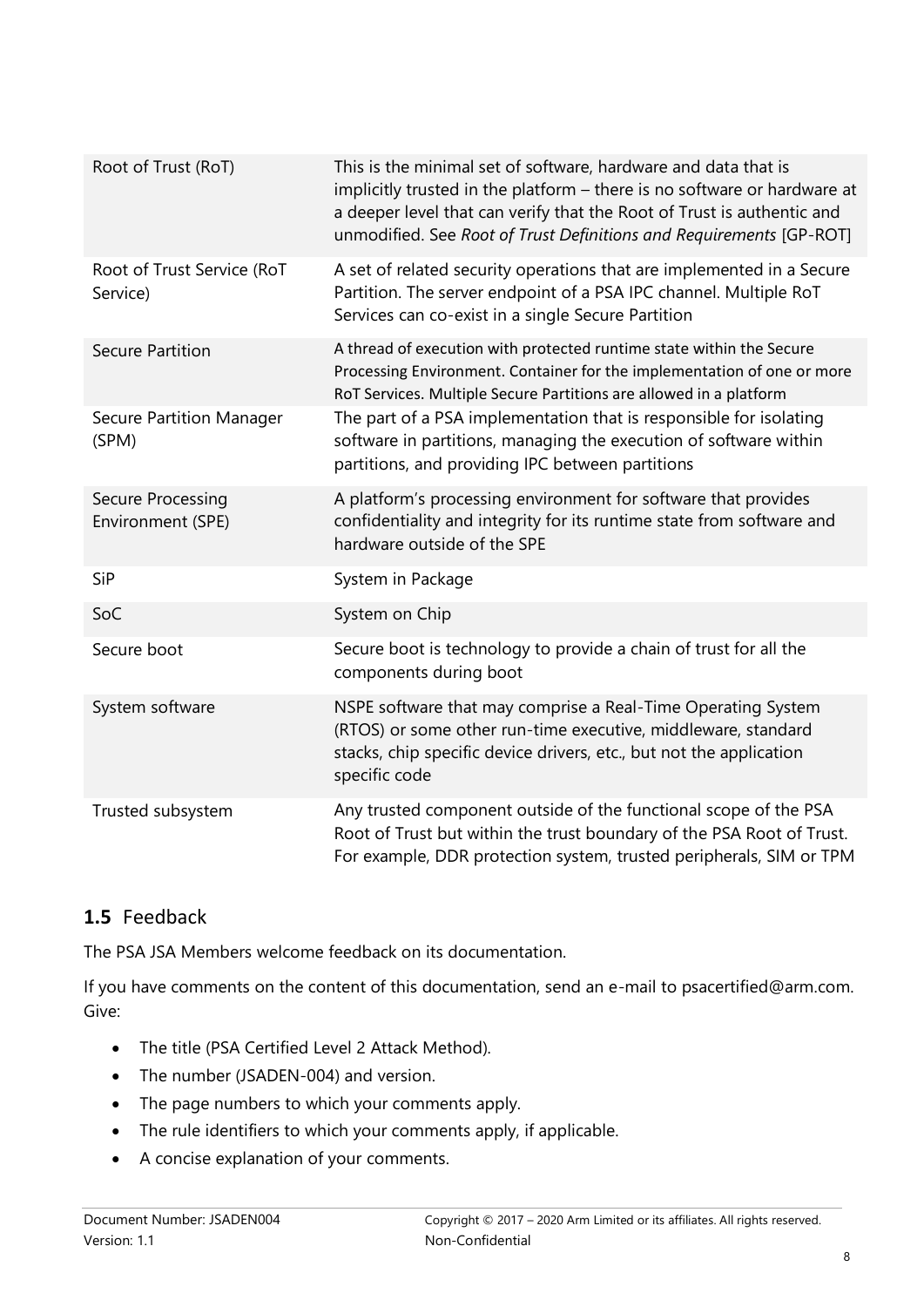PSA JSA Members also welcome general suggestions for additions and improvements.

# **Note**

PDFs are tested only in Adobe Acrobat and Acrobat Reader and cannot guarantee the appearance or behaviour of any document when viewed with any other PDF reader.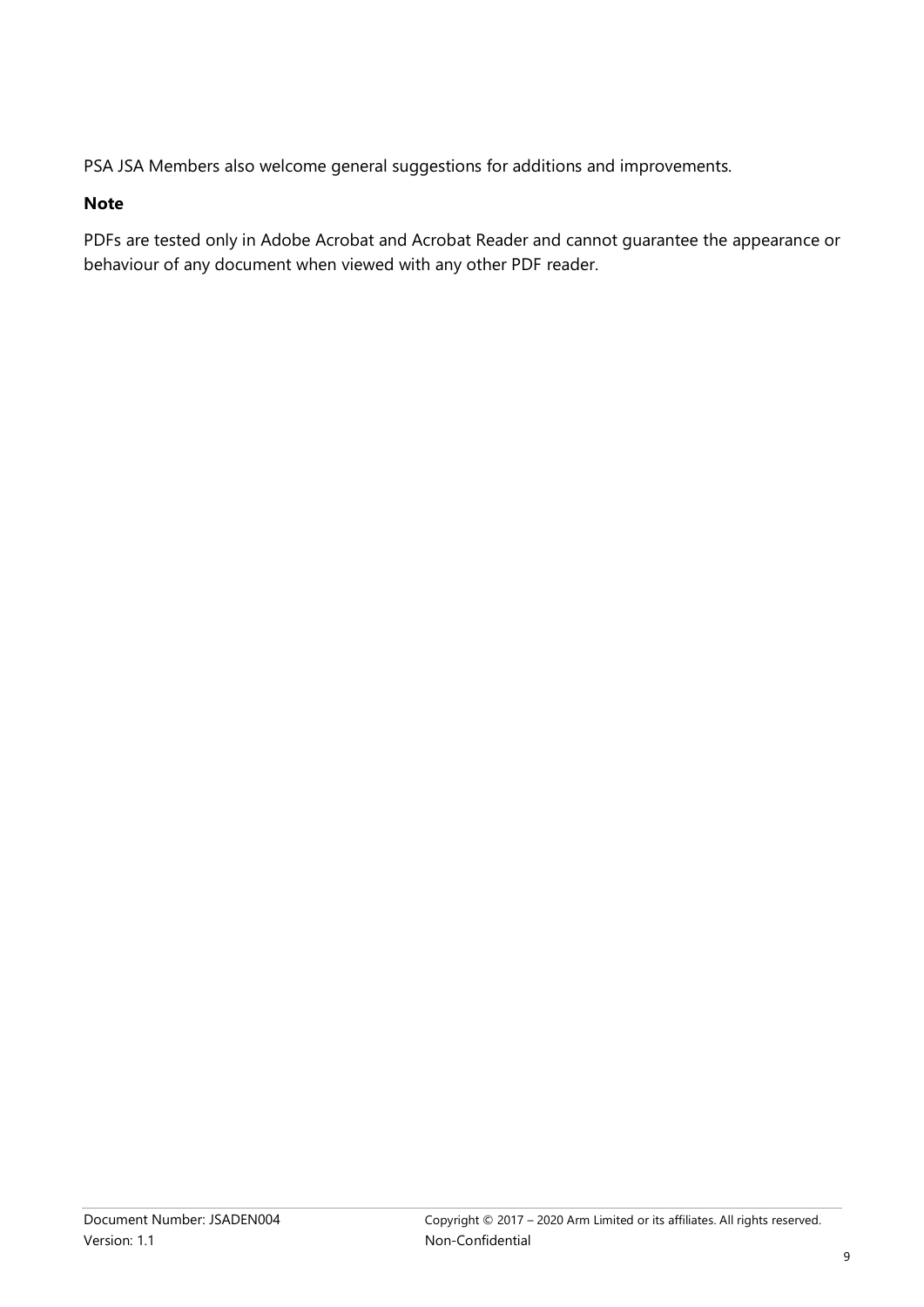# **2 Introduction**

# **2.1** Document Context

This document is the result of the cooperation of PSA JSA group. It provides guidance as to which attack methods have to be considered in PSA Root of Trust evaluation according to PSA Certified Level 2 and PSA Certified Level 2 Ready (see Section [2.3\)](#page-9-0).

By describing the key factors of these methods, a harmonization of vulnerability assessment and penetration testing in evaluations can be achieved.

# **2.2** Targeted Audience

This document is directly aimed at Evaluation Laboratories, who perform PSA Certified Level 2 or PSA Certified Level 2 Ready (see below) evaluations according to the security requirements set in [PSA-PP].

It can also be used by Chip Vendors, who develop the chip and the PSA components for the Secure Processing Environment, in order to design security measures able to withstand attacks described in this document.

# <span id="page-9-0"></span>**2.3** PSA Certified Level 2 Ready Evaluation

This document considers a pre-certification evaluation of FPGA or development based systems, which provide reference designs for ASIC or custom chip but which may not be able to meet all nine security functions of the protection profile [PSA-PP]. In this case, only the claimed security functions are tested by the Evaluation Laboratory who issues the Evaluation Technical Report. No certificate is generated for a PSA Certified Level 2 Ready evaluation but the Developer can obtain the rights to use a specific "PSA Certified Level 2 Ready" logo and showcase its solution on **[www.psacertified.org](http://www.psacertified.org/)**.

Such a logo could be used to demonstrate, for example, the benefit of software security assurance offered from an evaluated FPGA based system for development of secure AROTs, RTOS or device while maximizing chances of passing PSA Certified Level 2 certification for future ASIC or custom chips based on the FPGA reference design.

# **2.4** How to Use this Document

This document first provides the definition of the rating factors that will be used by Evaluation Laboratory to quote identified attacks.

Then this document describes the classes of attack that shall be considered during the evaluation. For each evaluation it has to be decided which of the attack methods are applicable for the product under evaluation and how the attacks should be best implemented. It might be possible to exclude whole classes of attacks just by considering specific properties of the TOE, such as FPGA systems considered for Section [2.3.](#page-9-0)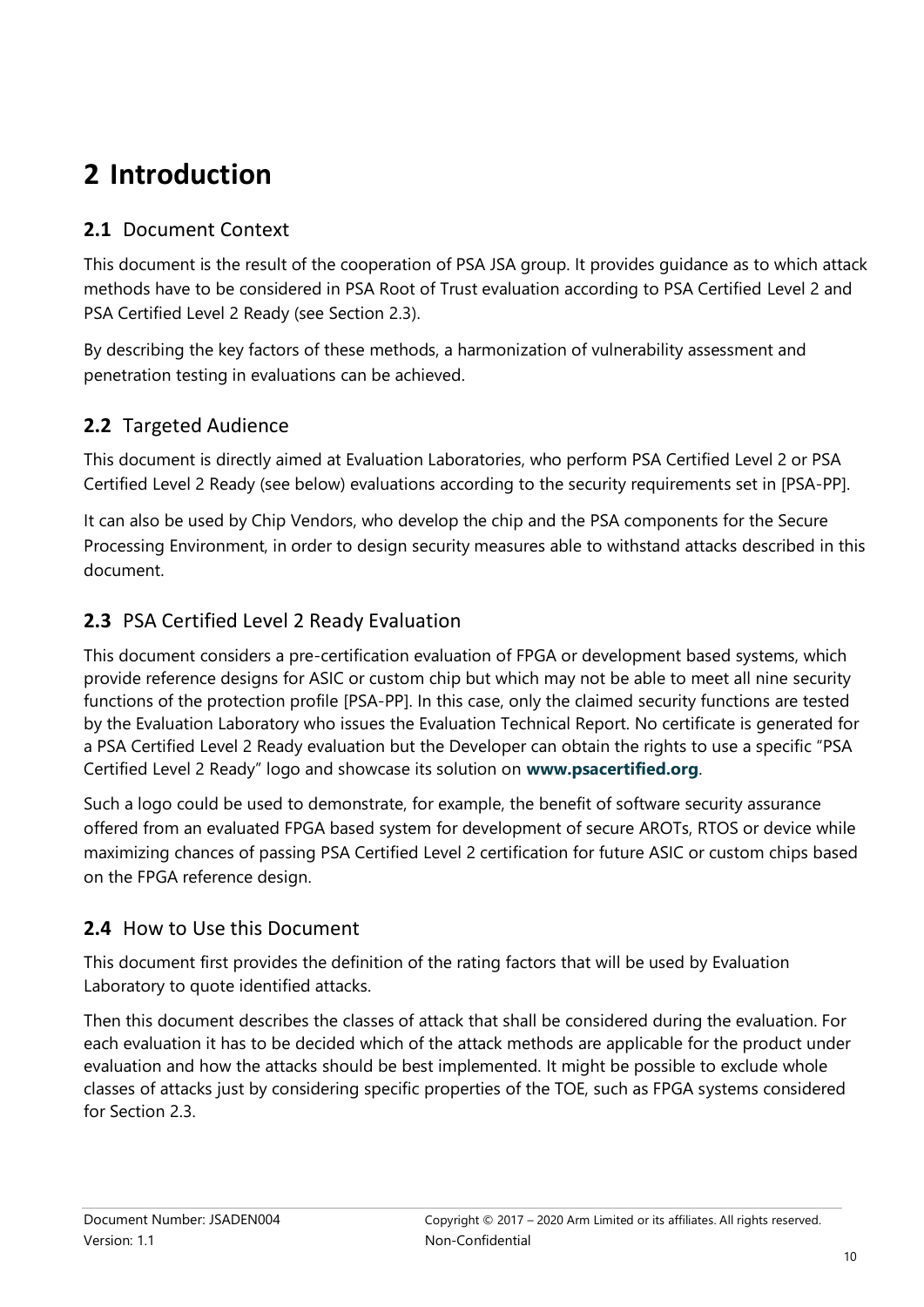Exclusion of classes of attacks applies in particular for PSA Certified Level 2 Ready evaluation, see Section [2.3.](#page-9-0)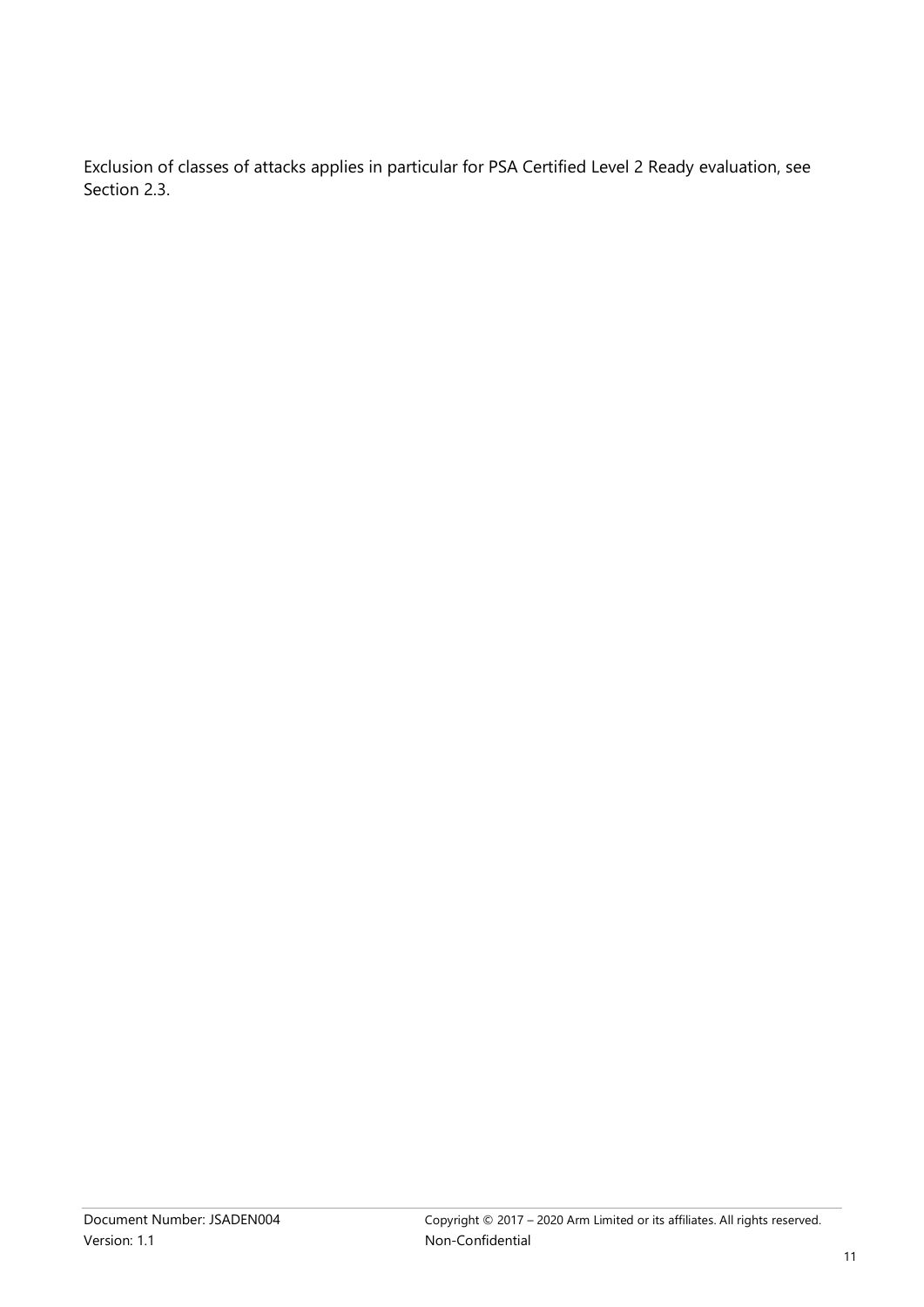# **3 Scope**

# **3.1** Components

The scope for a PSA Certified Level 2 evaluation, or Target of Evaluation (TOE), is the combination of the hardware and firmware components supporting a device compliant with PSA specification. The considered hardware may be a System-in-Package (SiP), a System-on-Chip (SoC) integrated on a board, or similar set-up.

The hardware is in the scope of the security evaluation as it provides security features, such as immutable storage or protection of JTAG, which are essential for ensuring the security of the PSA implementation. The case of hardware limitations of FPGA systems is considered in PSA Certified Level 2 Ready evaluations.

The PSA platform components that are in the scope of the security evaluation, as described in [PSA-FF], are:

- PSA updateable Root of Trust, such as software isolation framework, protecting more trusted software from less trusted software, generic services such as binding, initial attestation, generic crypto services, FW update validation.
- PSA immutable Root of Trust, for example Boot ROM, Root secrets and IDs, isolation hardware, security lifecycle management and enforcement. This component cannot be updated.
- Trusted subsystems used by the PSA Root of Trust, such as security subsystems, trusted peripherals, SIM or SE, which include both hardware and software components are also in the scope of evaluation.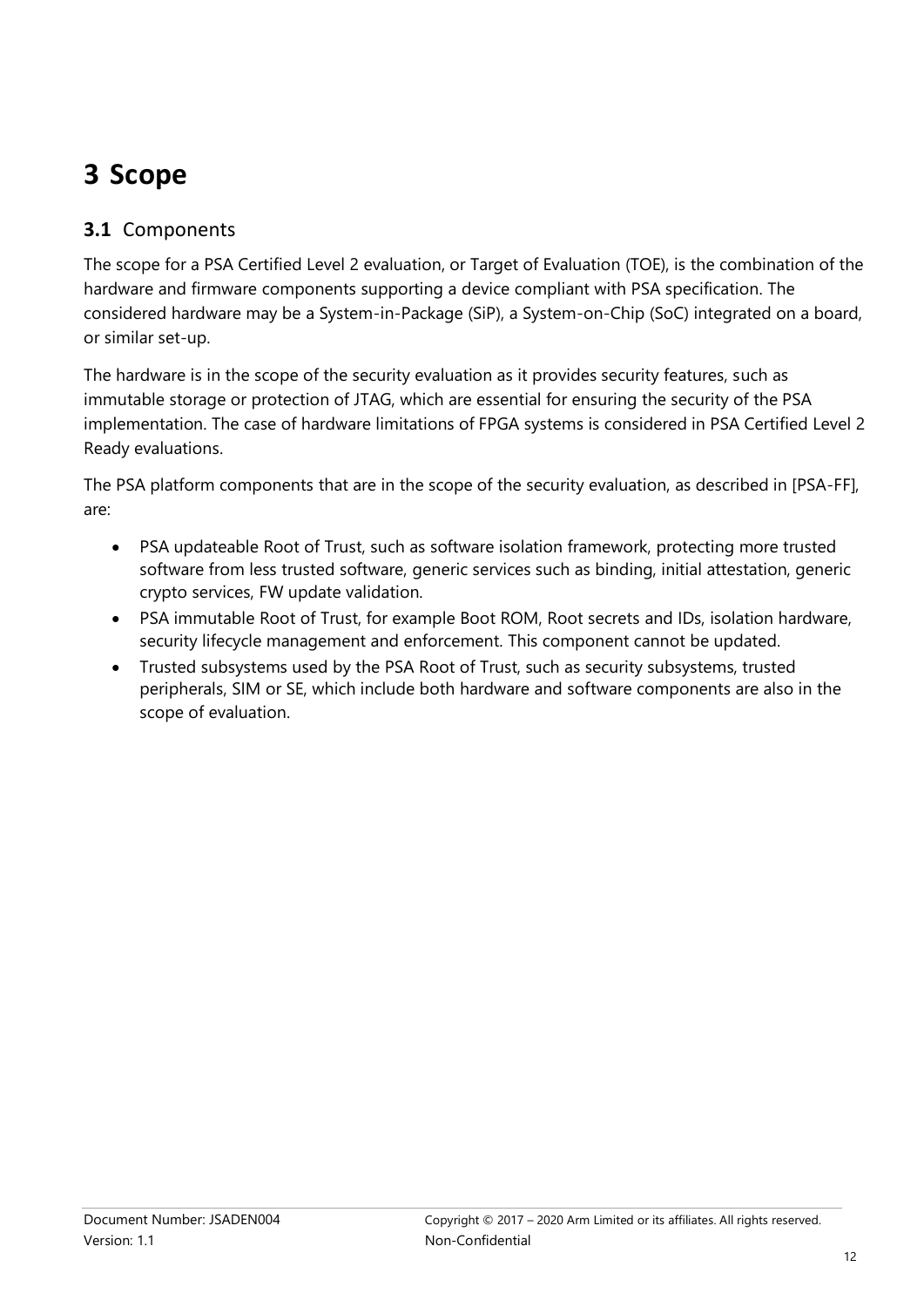|                                           | System software<br>Applications<br>Configuration                                                            |
|-------------------------------------------|-------------------------------------------------------------------------------------------------------------|
|                                           | System software<br>Non Secure Processing Environment                                                        |
|                                           | <b>Application Root</b><br>of Trust Services                                                                |
|                                           | Application Root of Trust (Secure Processing Environment)                                                   |
|                                           | <b>PSA Root of Trust</b><br><b>Secure Partition</b><br>Services<br>Manager                                  |
|                                           | Main Boot<br>PSA Updateable Root of Trust (Secure Processing Environment)                                   |
| <b>Scope for PSA Certified</b><br>Level 2 | <b>HW Assisted</b><br><b>Root Parameters</b><br><b>Boot ROM</b><br>Isolation<br>PSA Immutable Root of Trust |
|                                           | PSA Security Lifecycle<br><b>Trusted Subsystems</b>                                                         |

**Figure 1: Scope of PSA Certified Level 2**

# **3.2** Interfaces

The following interfaces constitutes a boundary between the TOE and its environment and can be used to interact with the TOE and perform attack:

- API between Application RoT and PSA-RoT within the SPE
- API between NPSE and SPE
- Interface between PSA-RoT and external devices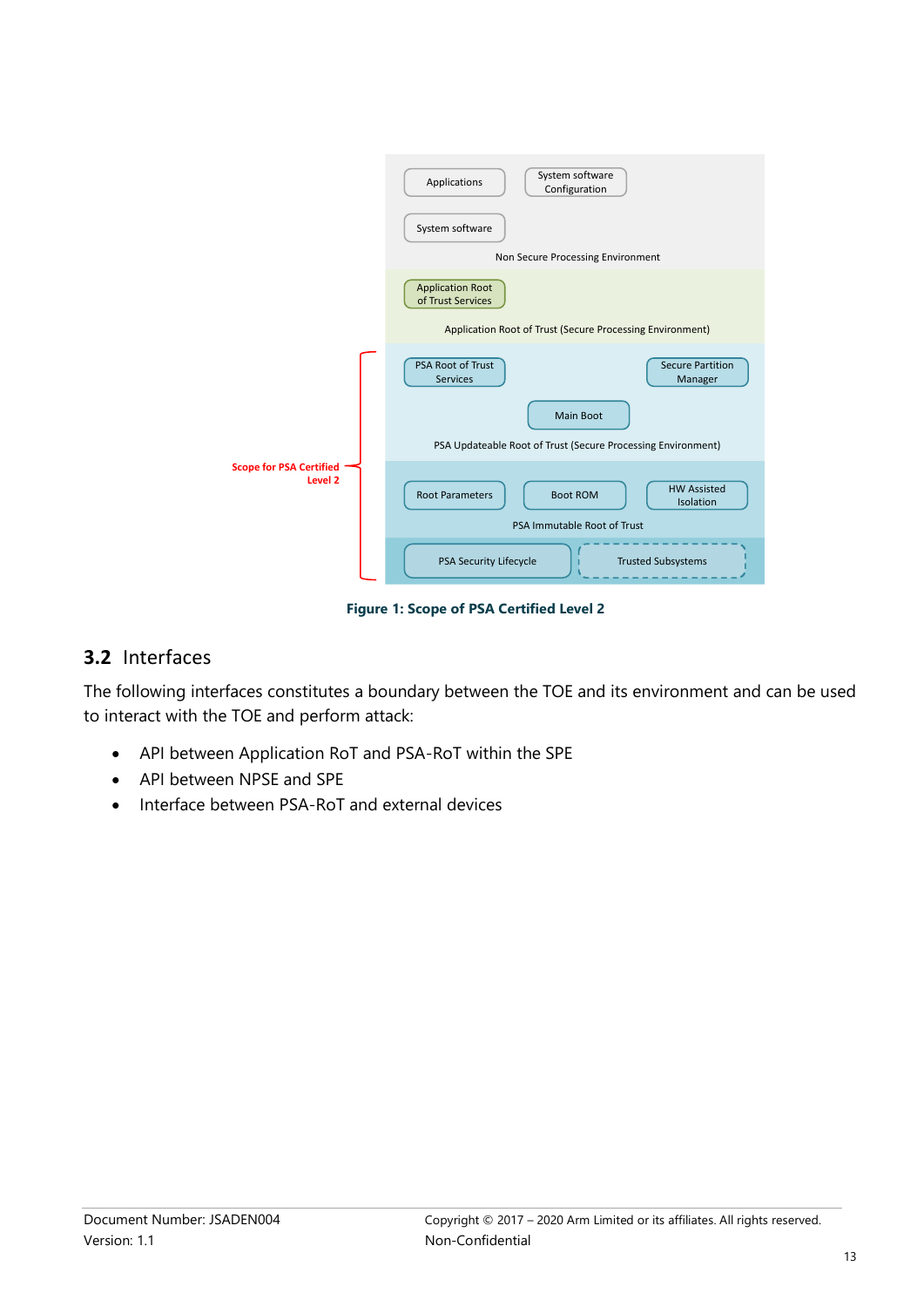# **4 Identification of factors**

# **4.1** How to compute an attack

Attack potential calculation distinguishes between the cost of "identification" (demonstration of the attack) and the cost of "exploitation" (repetition of the attack on another instance of the TOE, e.g. once it has become public).

Attack path identification as well as exploitation analysis and tests are mapped to relevant factors, based from [JIL-APSC]: elapsed time, expertise, knowledge of the TOE, access to the TOE, equipment needed to carry out an attack. Even if the attack consists of several steps, identification and exploitation need only be computed for the entire attack path.

To complete an attack potential calculation the points for identification and exploitation have to be added as both phases together constitute the complete attack. When presenting the attack potential calculation in the ETR, the evaluators will make an argument for the appropriateness of the parameter values used, and will therefore give the developer a chance to challenge the calculation before certification.

# 4.1.1 Elapsed time

Elapsed time for identification is the time required to create the attack, and to demonstrate that it can be successfully applied to the TOE (including setting up or building any necessary test equipment).

Elapsed time for exploitation is the time required to achieve the attack on another instance of the TOE using the analysis and techniques defined in the identification part of an attack

It may not be possible for the Evaluator to perform a full attack in the workload allocated for the evaluation. The Evaluator may extrapolate quotation for the full attack, with the proper rationale, based on the performed partial tests.

Not practical is used as the attack path is not exploitable within a timescale that would be useful to an attacker.

# 4.1.2 Expertise

For this factor, three types of experts are defined:

- Laymen are unknowledgeable compared to experts or proficient persons, with no particular expertise.
- Proficient persons are knowledgeable in that they are familiar with the security behaviour of the product.
- Experts are familiar with the underlying algorithms, protocols, hardware, structures, etc. implemented in the product or system type and the principles and concepts of security employed.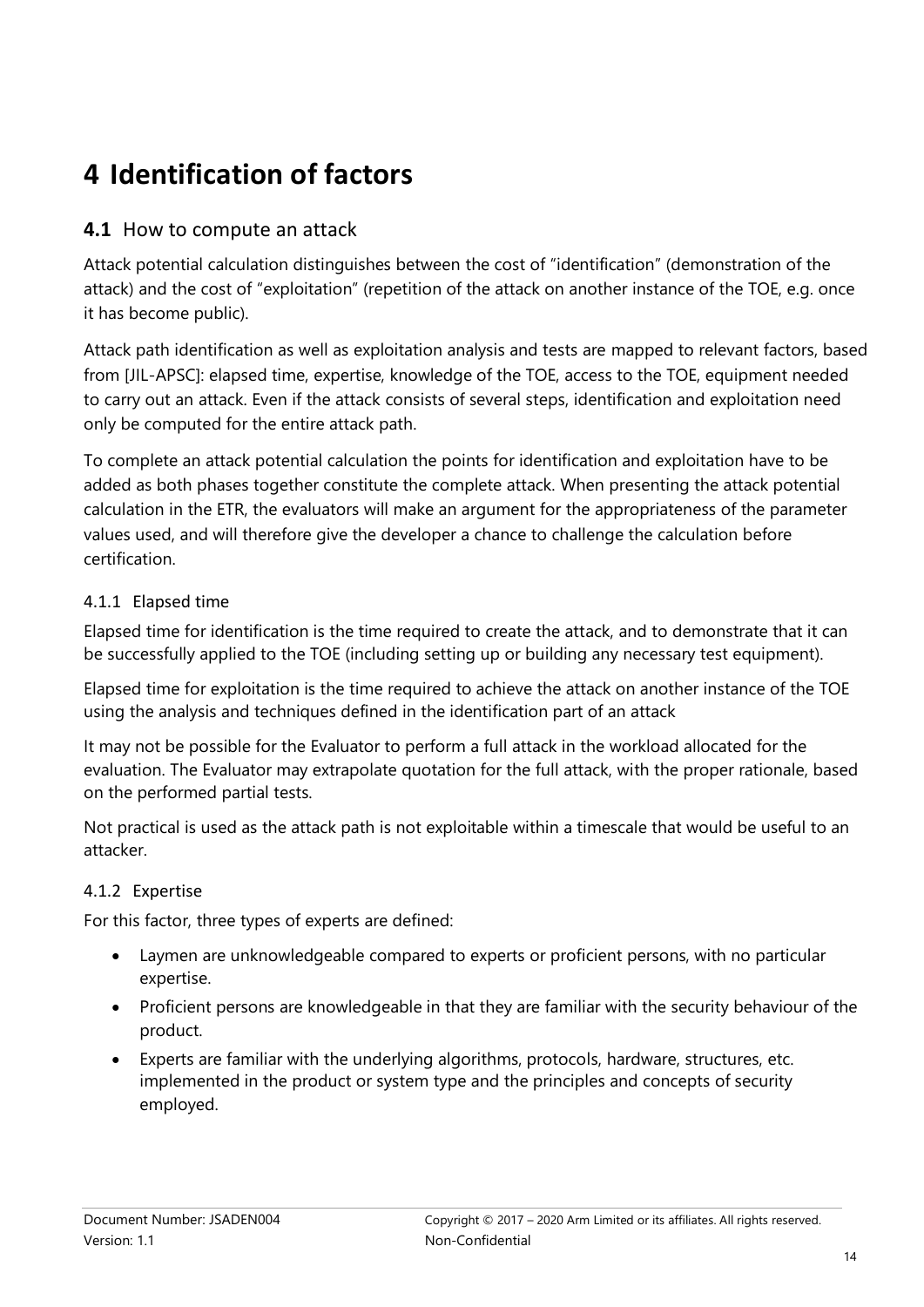# 4.1.3 Knowledge of the TOE

The following classification is to be used:

- Public information about the TOE (or no information): Information is considered public if it can be easily obtained by anyone (e.g., from the Internet) or if it is provided by the vendor to any customer.
- Restricted information concerning the TOE (e.g., as gained from vendor technical specifications): Information is considered restricted if it is distributed on request and the distribution is registered. Suitable example might be the functional specification.
- Sensitive information about the TOE (e.g., knowledge of internal design, which may have to be obtained by "social engineering" or exhaustive reverse engineering). Suitable example might be High-Level Design, Low-Level Design information or the Source Code.

# 4.1.4 Access to TOE

This factor refers to the number of devices with the TOE necessary during the identification or exploitation phase.

Availability of samples (in terms of time and cost) needs to be considered as well as the number of samples needed to carry out an attack path.

The attack scenario might require access to more than one device with the TOE because:

- The attack succeeds only with some probability on a given device such that a number of devices need to be tried out,
- The attack succeeds only after having destroyed a number of devices (on average),
- The attacker needs to collect information from several copies of the TOE.

# 4.1.5 Equipment

Equipment refers to the equipment that is required to identify or exploit vulnerability.

In order to clarify equipment category, price and availability has to be considered.

- Standard equipment is equipment that is readily available to the attacker, either for the identification of vulnerability or for an attack. This equipment can be readily obtained—e.g., at a nearby store or downloaded from the Internet. The equipment might consist of simple attack scripts, personal computers, SW debuggers, JTAG probes, pattern generators, simple optical microscopes, power supplies, oscilloscopes or simple mechanical tools.
- Specialized equipment isn't readily available to the attacker, but could be acquired without undue effort. This could include purchase of moderate amounts of equipment (e.g., dedicated electronic cards, specialized test bench, protocol analysers, specialized JTAG probes, etc.) or development of more extensive attack scripts or programs.
- Bespoke equipment is not readily available to the public as it might need to be specially produced (e.g., very sophisticated software) or because the equipment is so specialized that its distribution is controlled, possibly even restricted. Bespoke equipment, which can be rented, might have to be treated as specialized equipment. Software that has been developed during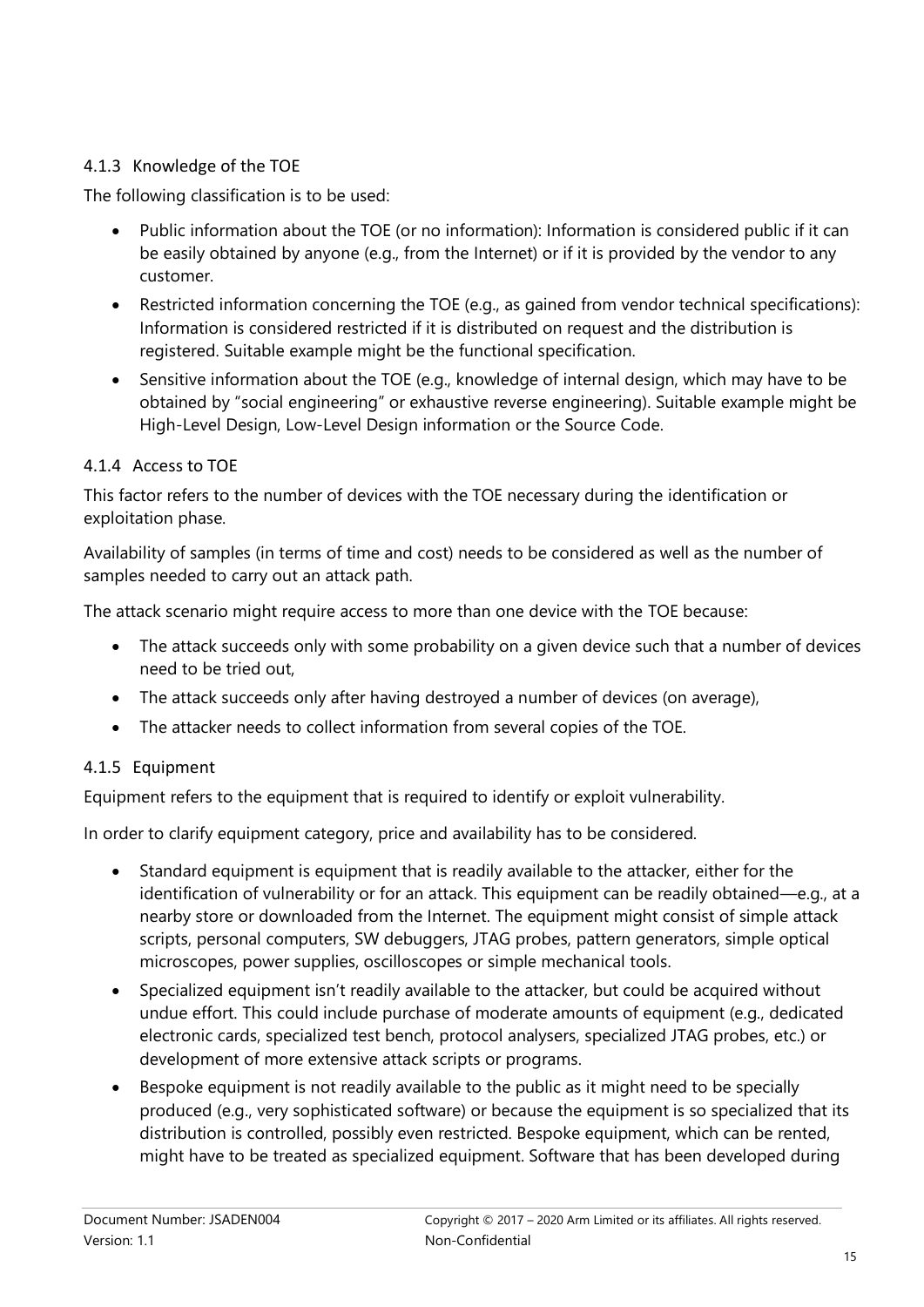the identification phase is considered as bespoke equipment; it must not additionally be considered for in the exploitation phase.

# **4.2** Attack quotation table

[Table 1](#page-16-0) provides the number of points for each factors level. Values for each factor are identical to the ones found in the JHAS attack quotation table for smart cards [JIL-APSC], although the Open Sample factor is missing from the table below as it is not applicable in the context of PSA Certified.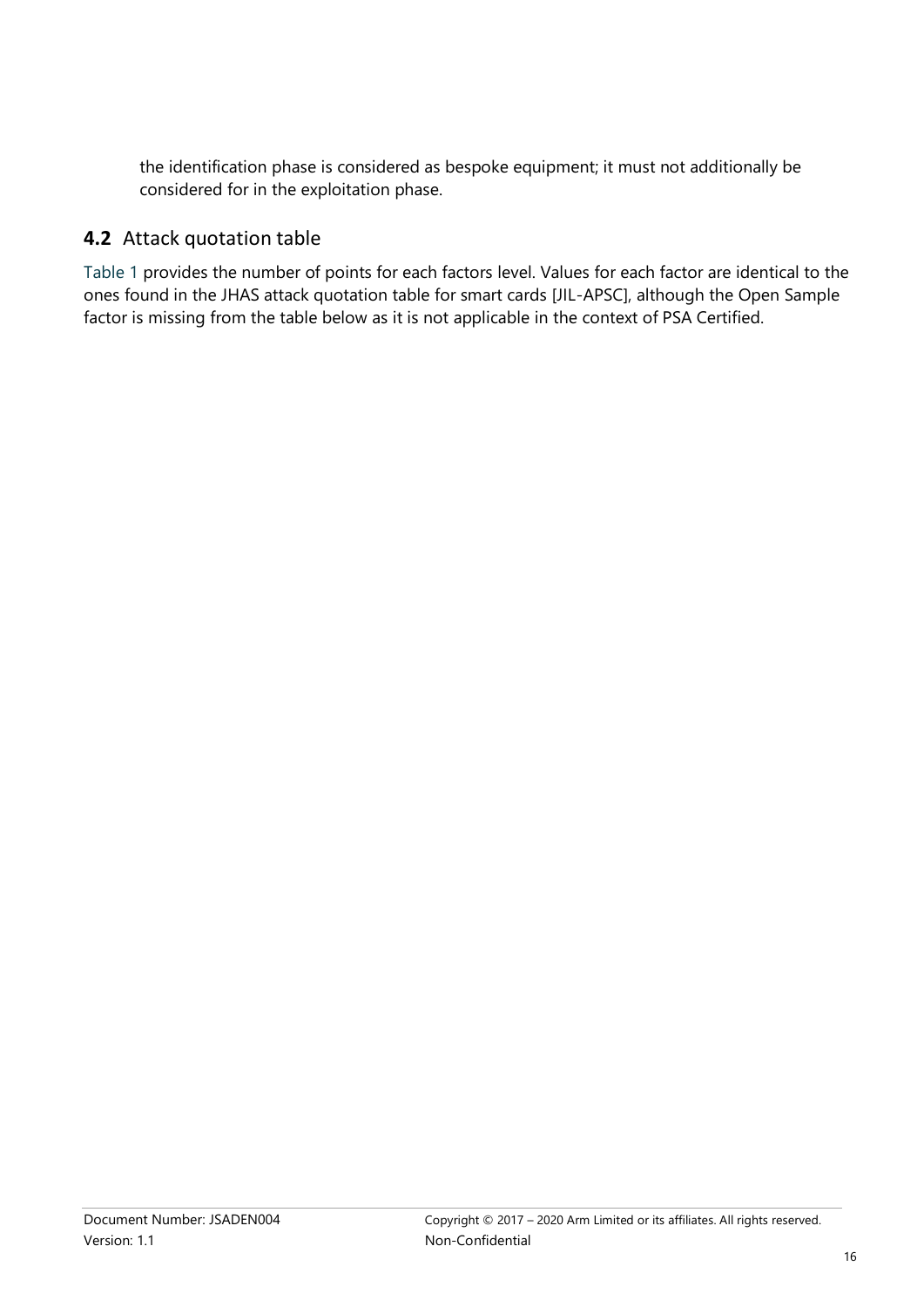| <b>Factors</b>              | <b>Identification</b> | <b>Exploitation</b> |  |  |  |
|-----------------------------|-----------------------|---------------------|--|--|--|
| <b>Elapsed time</b>         |                       |                     |  |  |  |
| $\leq$ one hour             | 0                     | $\mathbf 0$         |  |  |  |
| $\le$ one day               | 1                     | 3                   |  |  |  |
| $\le$ one week              | 2                     | 4                   |  |  |  |
| $\le$ one month             | 3                     | 6                   |  |  |  |
| > one month                 | 5                     | 8                   |  |  |  |
| Not practical               | $^\star$              | $^\star$            |  |  |  |
| <b>Expertise</b>            |                       |                     |  |  |  |
| Layman                      | 0                     | $\mathbf 0$         |  |  |  |
| Proficient                  | $\overline{c}$        | 2                   |  |  |  |
| Expert                      | 5                     | $\overline{4}$      |  |  |  |
| <b>Knowledge of the TOE</b> |                       |                     |  |  |  |
| Public                      | 0                     | $\mathbf 0$         |  |  |  |
| Restricted                  | $\overline{2}$        | $\overline{2}$      |  |  |  |
| Sensitive                   | 4                     | $\mathbf{3}$        |  |  |  |
| Critical                    | 6                     | $\overline{5}$      |  |  |  |
| <b>Access to TOE</b>        |                       |                     |  |  |  |
| < 10 samples                | 0                     | $\Omega$            |  |  |  |
| < 30 samples                | 1                     | $\overline{2}$      |  |  |  |
| < 100 samples               | $\overline{2}$        | $\overline{4}$      |  |  |  |
| > 100 samples               | 3                     | 6                   |  |  |  |
| Not practical               | *                     | $\star$             |  |  |  |
| <b>Equipment</b>            |                       |                     |  |  |  |
| None                        | $\boldsymbol{0}$      | $\boldsymbol{0}$    |  |  |  |
| Standard                    | 1                     | $\overline{2}$      |  |  |  |
| Specialized                 | 3                     | $\overline{A}$      |  |  |  |
| Bespoke                     | 5                     | 6                   |  |  |  |
| Multiple Bespoke            | $\overline{7}$        | $8\,$               |  |  |  |

## **Table 1: Table for the rating factors**

<span id="page-16-0"></span>The final attack potential of an attack is equal to sum of points for identification plus the sum of points of exploitation.

For PSA Certified Level 2, TOE must be resistant to attackers with attack potential of at **most 16**.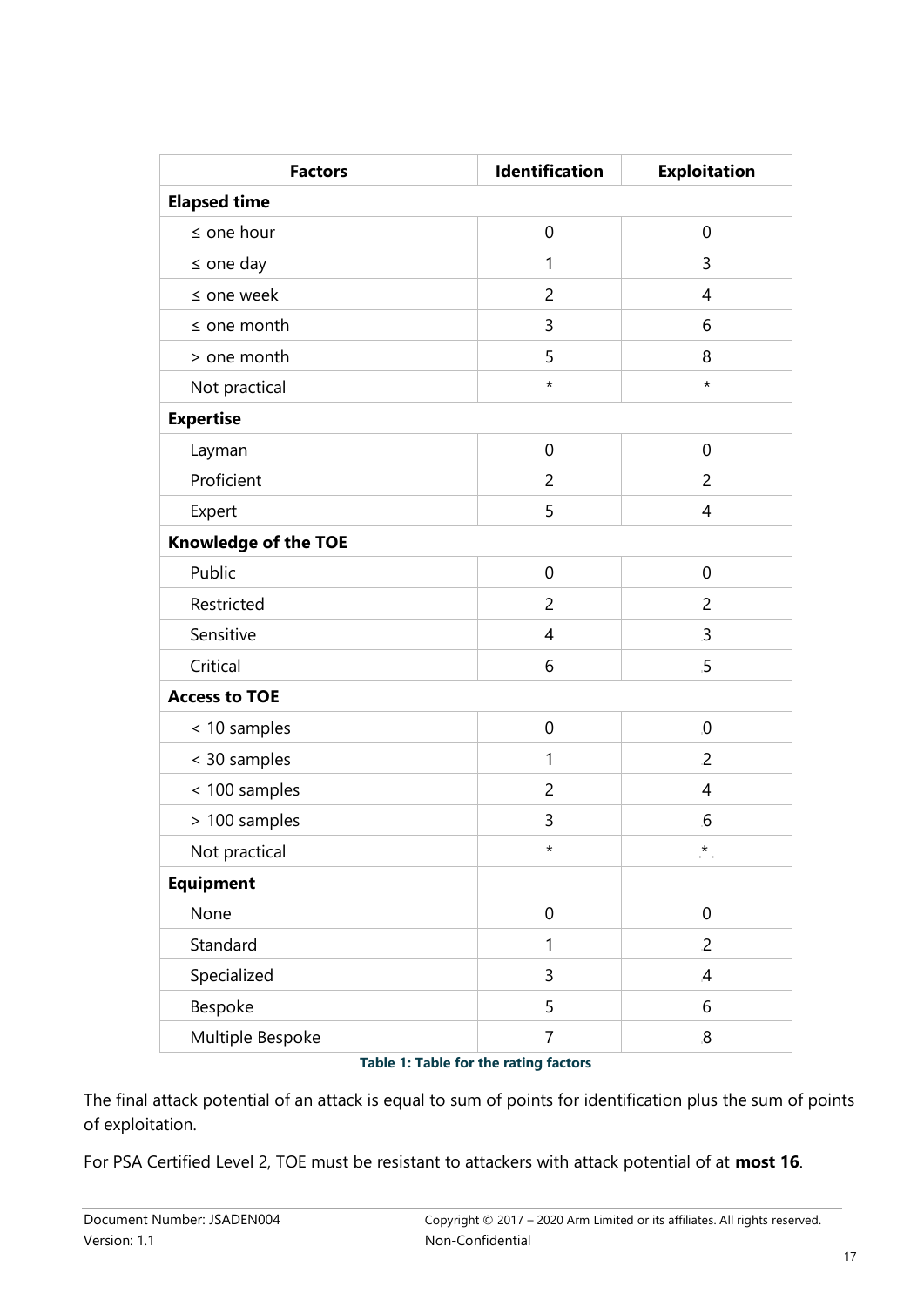# **5 Attacks Methods**

The same template is used for each class of attacks retained in this section.

## **Description of Attack**

Gives a short description of the purpose and method of the attack.

## **Effect of Attack**

Contains a more detailed attack description and how to recognise when this attack has succeeded. This may include variations of a basic attack.

## **Impact on TOE**

Examples of how the attack may result in an exploitable vulnerability in the TOE.

This will also explain the motivation for carrying out this attack.

## **Characteristics of the Attack**

- Factors that make the attack difficult or easy to carry out or to apply to a real TOE.
- Skills and tools required to carry out the attack.
- References to books, papers or standard methods, where appropriate. This list of references will probably not be complete – more techniques are used in labs than are published – but they may give an understanding of the basics of the attack or attack techniques.

## **Examples of Attack Potential Ratings**

These examples illustrate in more details what is behind the different attack methods and aim at providing the most average rating expected for the illustrated attack(s). The presentation of these ratings also helps to come to consistent and commonly agreed ways to interpret the attack potential table.

# **5.1** Remote attacks

For these classes of attacks, the attacker is assumed to only have remote access to the TOE for exploitation of the attack. The identification phase of the attack may involve local attacks.

# 5.1.1 Data injection

## *5.1.1.1 Description of the attack*

The exploitation phase for this attack consists in remotely sending malicious commands to the TOE, for instance commands related to remote firmware upgrade.

## *5.1.1.2 Effect of attack*

Data injection is a way of exercising access to TOE interfaces outside of expected conditions. These interfaces are those exposed remotely. The purpose of the attack is to find a directly exploitable flaw in the TOE or to gain knowledge on the internal design of the TOE.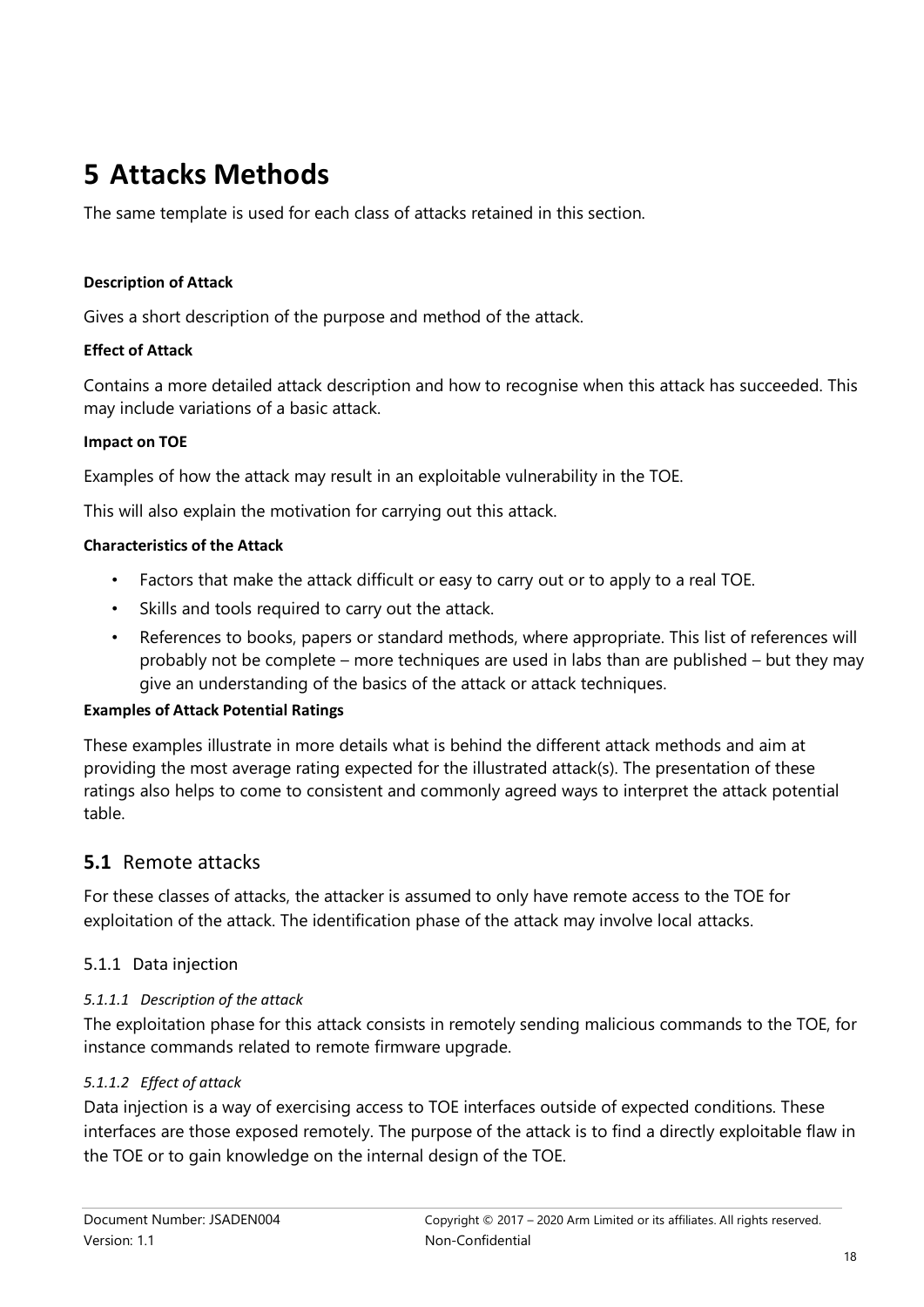## *5.1.1.3 Impact on the TOE*

Using this attack, the attacker may compromise assets managed by the TOE, for instance by performing unauthorized operation on TOE assets. The attacker may have access to PSA Root of Trust security features outside of expected conditions.

## *5.1.1.4 Characteristics of the attack*

To perform this attack, the attacker must have the capability to remotely communicate with the device hosting the TOE. Then the attacker can proceed to various technique to overcome TOE protection:

- Protocol attacks, by analyzing exchanges with the TOE and send ill-formed commands that will be misinterpreted by the TOE (and lead for instance to a buffer overflow or provide access to unauthorized functions). Identifying protocol vulnerabilities can be performed by remote fuzzing interfaces exposed by the TOE.
- Man-in-the-middle attacks, by spoofing the identity of a remote entity trusted by the TOE and then performing commands on its behalf.
- Replay attacks, by resending commands already accepted by the TOE, or another TOE, in a different context.

## *5.1.1.5 Example: Network replay attack*

## 5.1.1.5.1 Attack path

In this example, the attacker uses a network probe to capture traffic between the TOE and external entities. He is able to record corresponding network traffic, even if it is encrypted, and to replay it on another TOE. The attacker must be able to communicate with the TOE.

The exchange between the TOE and the remote entity can for instance consists of a personalization stage, then the attacker will be able to clone the TOE; of a remote update, then the attacker will be able to replay this update on another TOE; of activation of a TOE features, then the attacker will be able to also activate this feature on another TOE.

It is assumed that the TOE has no countermeasures against replay attacks, such as counters.

## 5.1.1.5.2 Example rating

| Factor       | Comment                                                                                                                                                                                                      | Identification         | Exploitation          |
|--------------|--------------------------------------------------------------------------------------------------------------------------------------------------------------------------------------------------------------|------------------------|-----------------------|
| Elapsed time | Analysing the traffic between the TOE and<br>remote entities can take up to one week<br>before identifying an interesting exchange.<br>Exploitation is fast, as in consist of<br>replaying the same traffic. | $\leq$ one week<br>(2) | $\le$ one hour<br>(0) |
| Expertise    | In order to identify an interesting<br>exchange, a proficient attacker is needed. If<br>well documented during the identification                                                                            | Proficient<br>(2)      | Layman<br>(0)         |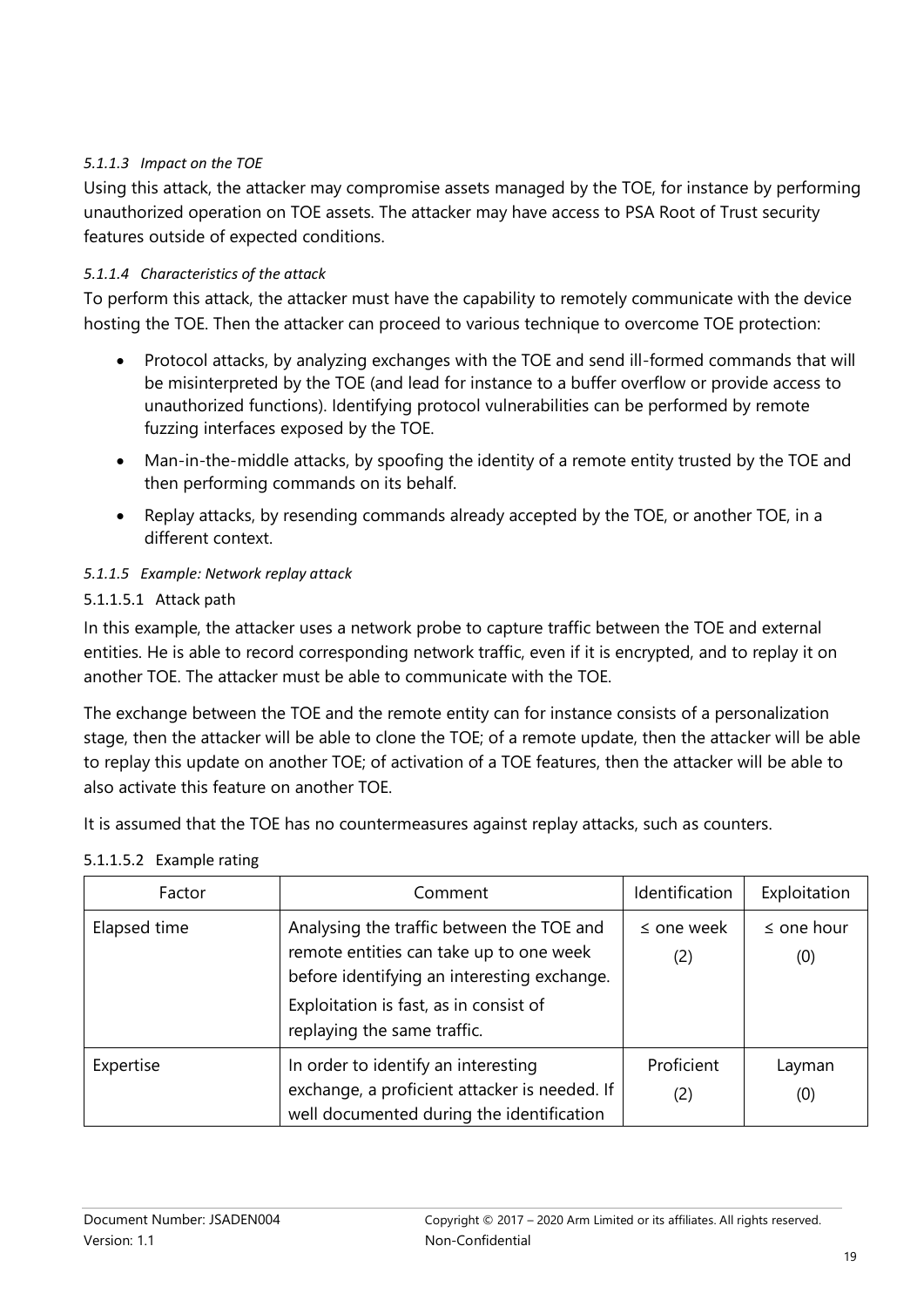|                      | phase, the exploitation only needs layman<br>expertise.                                                             |                 |                 |
|----------------------|---------------------------------------------------------------------------------------------------------------------|-----------------|-----------------|
| Knowledge of the TOE | No specific knowledge of the TOE is<br>required for identification or exploitation                                  | Public<br>(0)   | Public<br>(0)   |
| Access to TOE        | Only few samples of the TOE are needed.                                                                             | < 10<br>(0)     | < 10<br>(0)     |
| Equipment            | The attacker needs network equipment to<br>communicate with the TOE and also for<br>identification a network probe. | Standard<br>(1) | Standard<br>(2) |
| Sub-total            |                                                                                                                     | 5               |                 |
| Total                |                                                                                                                     |                 |                 |

# 5.1.2 Rogue code execution

## *5.1.2.1 Description of the attack*

This attack consists in executing rogue code on Secure Processing Environment as Application Root of Trust. This rogue code targets TOE interfaces.

#### *5.1.2.2 Effect of attack*

Rogue code is a way of exercising access to TOE logical interfaces outside of expected conditions. Such interfaces can be direct interfaces such as APIs exposed by the TOE or indirect interfaces such as peripherals also used by the TOE. The purpose of the attack is to find a directly exploitable flaw in the TOE or to gain knowledge on the internal design of the TOE.

#### *5.1.2.3 Impact on the TOE*

Using this attack, the attacker may compromise assets managed by the TOE, for instance by bypassing access control performed by the TOE or executing code with the same privileges as the TOE, thus invalidating the TOE software isolation property. The attacker may perform dump of memory containing assets, unauthorized modification of asset or control of the internal information flow of the PSA Root of Trust.

## *5.1.2.4 Characteristics of the attack*

To perform this attack, the attacker must have the capability to execute rogue code on the device. It can be obtained remotely by exploiting a flaw in the firmware update feature to include rogue code, for instance by forging firmware update signature.

For identification of the attack, the attacker may have to load a first set of applications to identify vulnerabilities and once it is confirmed that vulnerabilities can be exploited then load another application that reuses there results and provides the expected effect of the attack.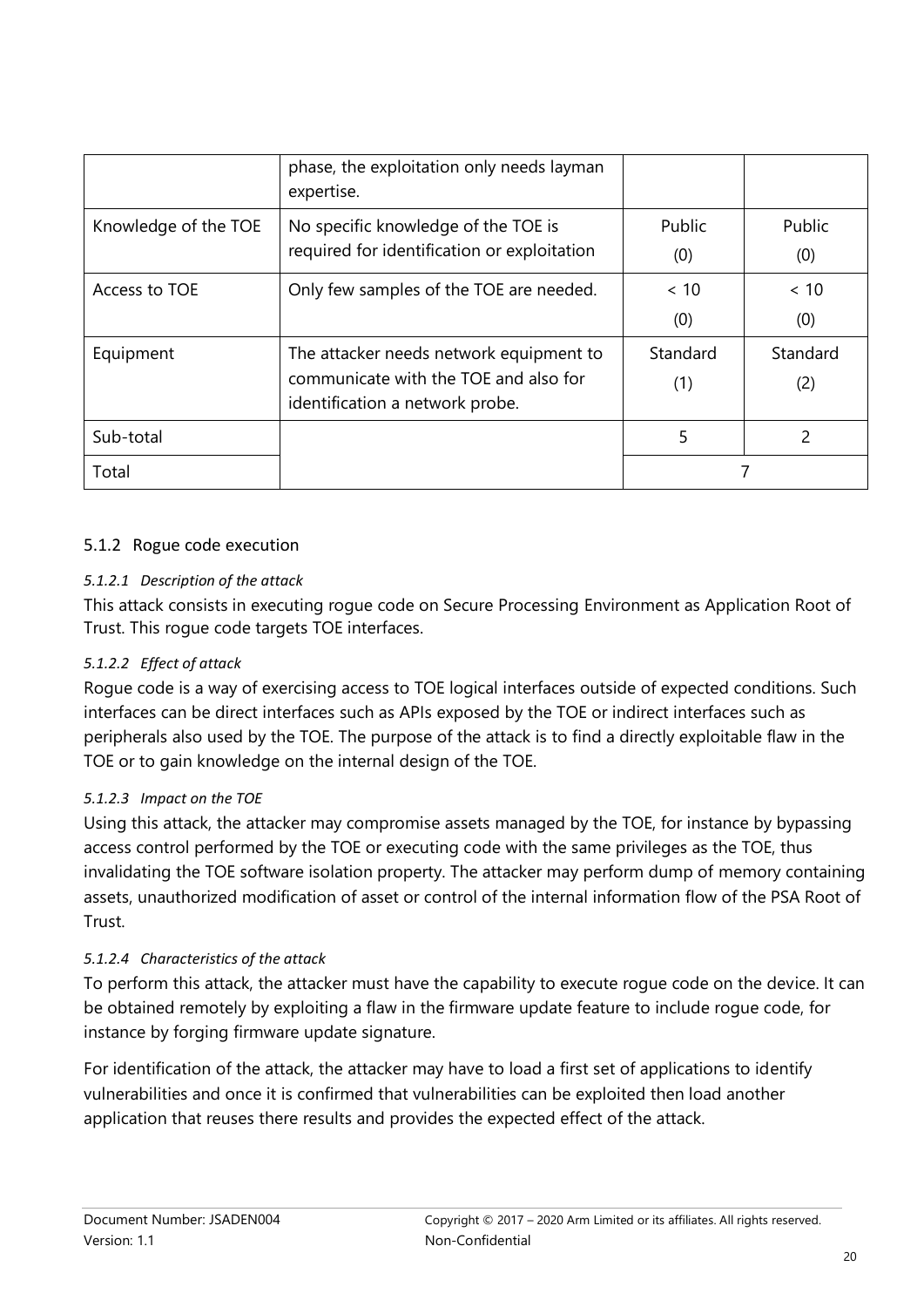Vulnerabilities can be found for instance by performing buffer overflow or stack overflow, or by fuzzing of the available APIs, including potential undocumented commands, and then by checking potential inconsistent responses from the TOE. With these techniques, the rogue code may try to perform privilege escalation by modifying the current execution context to obtain kernel privileges.

# *5.1.2.5 Example: Exploiting a flaw in the firmware update feature*

# 5.1.2.5.1 Attack path

In this example, the attacker first needs to obtain a firmware update file, for instance by downloading it from the update website of the manufacturer, and also to capture through a network probe a valid remote update sequence.

The attacker analyses the structure of a firmware update and tries to find flaws on how the integrity of the update if preserved. For instance, he is able to generate collisions for the hash algorithm used in signature verification.

The attacker then develops a rogue application and adds this application on the firmware update file.

Before being able to push this update to the TOE, the attacker needs to spoof the identity of the update web server (we assume that connection is not protected by TLS or similar) and replay a valid remote update sequence but with the rogue firmware update file.

| Factor               | Comment                                                                                                                                                                                            | Identification         | Exploitation          |
|----------------------|----------------------------------------------------------------------------------------------------------------------------------------------------------------------------------------------------|------------------------|-----------------------|
| Elapsed time         | Analysing the firmware update file to find a<br>flaw and developing a rogue application<br>can take up to one month.<br>Exploitation is fast, as in consist of pushing<br>a rogue firmware update. | $\leq$ one week<br>(2) | $\le$ one hour<br>(0) |
| Expertise            | In order to find a flaw in the protection of<br>firmware update, an expert is needed. If<br>well documented during the identification<br>phase, the exploitation only needs layman<br>expertise.   | Expert<br>(5)          | Layman<br>(0)         |
| Knowledge of the TOE | No specific knowledge of the TOE is<br>required for identification or exploitation                                                                                                                 | Public<br>(0)          | Public<br>(0)         |
| Access to TOE        | Only few samples of the TOE are needed.                                                                                                                                                            | < 10<br>(0)            | < 10<br>(0)           |
| Equipment            | The attacker needs network equipment to<br>communicate with the TOE and also for<br>identification a network probe.                                                                                | Standard<br>(1)        | Standard<br>(2)       |

# 5.1.2.5.2 Example rating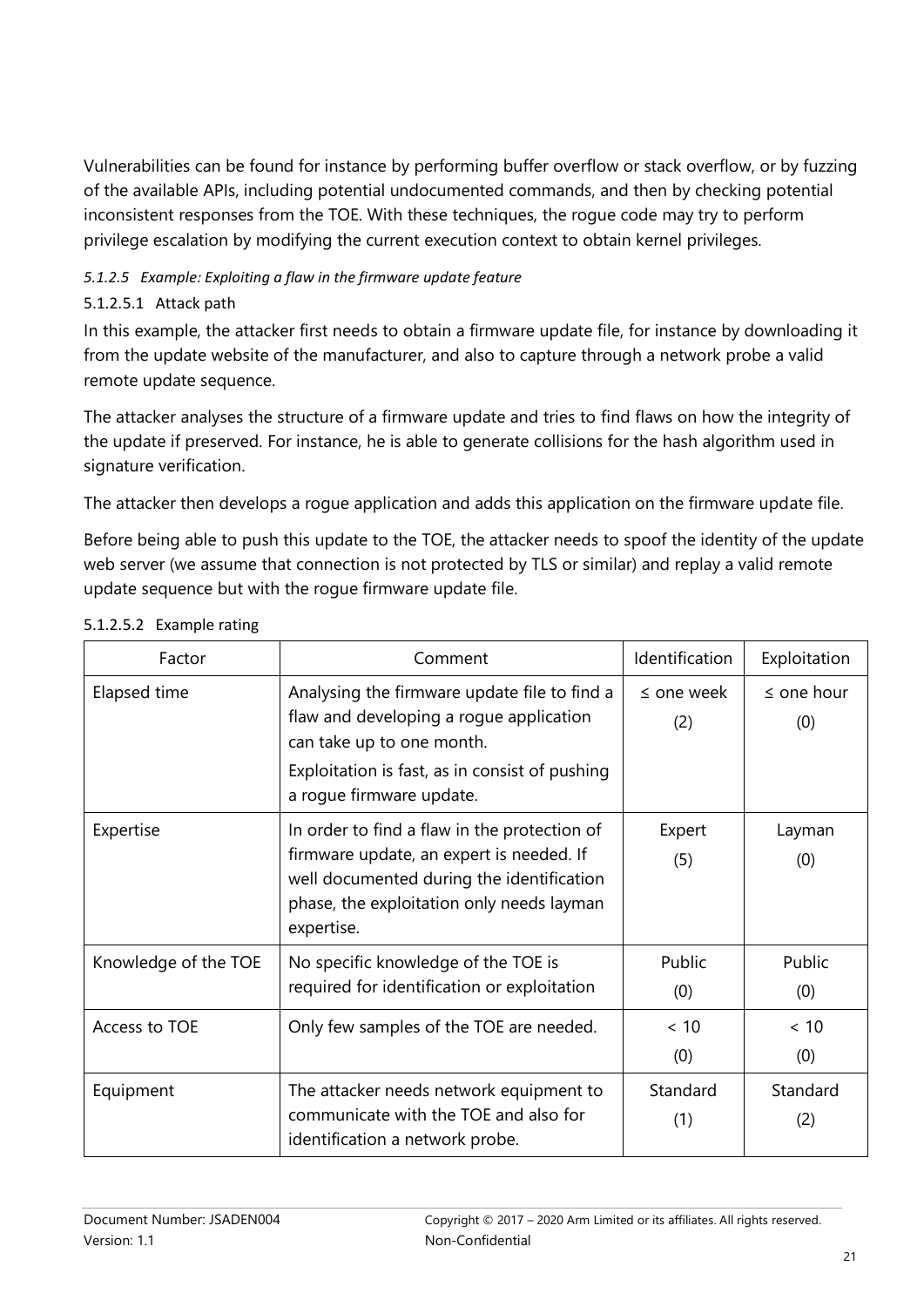| Sub-total |           |  |
|-----------|-----------|--|
| Total     | 1 C<br>ιv |  |

# **5.2** Cryptographic attacks

# <span id="page-21-0"></span>5.2.1 RNG

# *5.2.1.1 Description of the attack*

This attack consists in predicting the output of the Random Number Generator or in reducing the possible ranges of values for the output of the RNG.

## *5.2.1.2 Effect of attack*

The attack may allow the attacker to either:

- compromise the past values of the output of the RNG, based on the analysis of next output values;
- or predict the next values of the output of the RNG, based on the analysis of past output values;
- or force the output of the RNG to specific values or patterns.

All these attacks have the effect to reduce the entropy to the RNG.

## *5.2.1.3 Impact on the TOE*

RNG attacks weaken the strength of cryptography primitives or protocols based on RNG, for instance for generation of a cryptographic key or generation of a nonce using in a cryptographic protocol. The attacker may be able to directly retrieve the value which is based on the output of the RNG or to reduce the spectrum values of the output to the point a brute force attack is possible. With the knowledge of this value, the attacker may compromise the integrity or confidentiality of assets, as well as the authenticity of the TOE by impersonating the TOE.

## *5.2.1.4 Characteristics of the attack*

The characteristics of the attack will depend on the type of RNG implemented by the device: True RNG (TRNG), Pseudo RNG (PRNG) or Hybrid RNG (HRNG).

TRNGs are most likely to be vulnerable to physical attacks, such as perturbation or probing attacks (see Section [5.3\)](#page-24-0) to force or modify output of the TOE.

Attacks on PRNGs can make use of statistical analysis on past values of the RNG to predict possible future values, target the seed used by the RNG algorithm, use side-channel analysis or also flood RNG of requests to repeat previous values.

Attacks on HRNGs will usually combine attacks on TRNGs and PRNGs.

RNGs compliant with FIPS 140-2, ISO/IEC 19790:2012 or NIST SP 800-90A/B should be immune to RNG attacks considered in this document.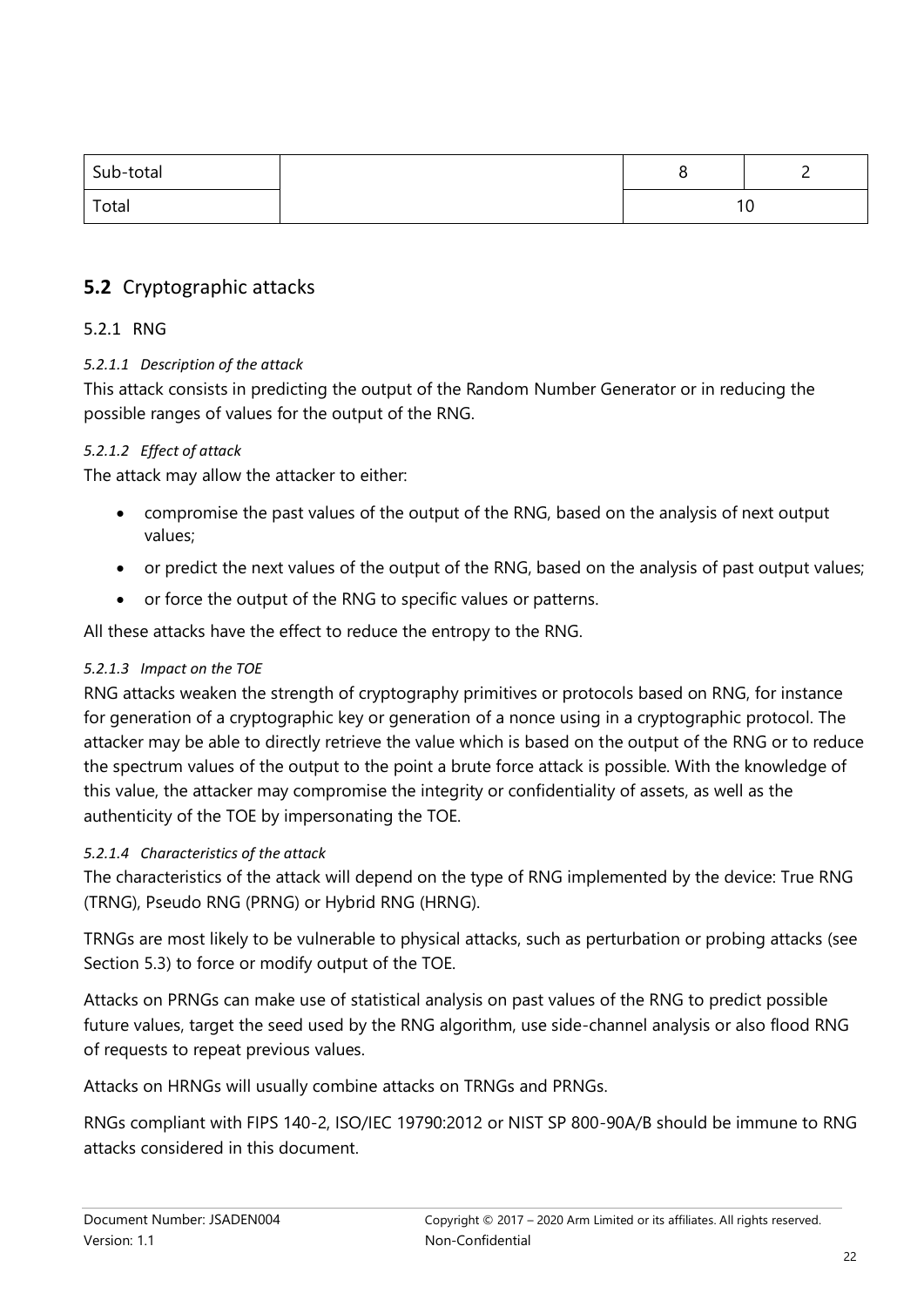*5.2.1.5 Example: Low seed entropy of PRNG*

5.2.1.5.1 Attack path

In this example, the attacker is targeting the seed used by a PRNG. It is assumed that this seed is initialized at start-up with low entropy and not mixed with another signal or mixed with hard-coded key in source code.

The attacker first performs numerous samplings of the output of the RNG, as close as possible of TOE start-up. Then he performs statistical analysis on the obtained data. Due to the low entropy, output of the RNG is not equi-distributed. The attacker is able to build look-up tables to retrieve past and future values of the RNG.

| Factor               | Comment                                                                                                                                                                                 | Identification          | Exploitation          |
|----------------------|-----------------------------------------------------------------------------------------------------------------------------------------------------------------------------------------|-------------------------|-----------------------|
| Elapsed time         | Performing sampling, possibly on multiple<br>TOEs and statistical analysis, and can take<br>up to one month.                                                                            | $\leq$ one month<br>(3) | $\leq$ one day<br>(3) |
|                      | Exploitation using look-up tables can take<br>up to one day depending on the frequency<br>in which patterns can be found.                                                               |                         |                       |
| Expertise            | In order to find a flaw in the RNG seed, an<br>expert is needed. In order to correctly use<br>the look-up tables and exploit the result,<br>the exploitation needs Proficient attacker. | Expert<br>(5)           | Proficient<br>(2)     |
| Knowledge of the TOE | No specific knowledge of the TOE is<br>required for identification or exploitation                                                                                                      | Public<br>(0)           | Public<br>(0)         |
| Access to TOE        | Only few samples of the TOE are needed.                                                                                                                                                 | < 10<br>(0)             | < 10<br>(0)           |
| Equipment            | The attacker needs standard equipment to<br>query the TOE.                                                                                                                              | Standard<br>(1)         | Standard<br>(2)       |
| Sub-total            |                                                                                                                                                                                         | 9                       | $\overline{7}$        |
| Total                |                                                                                                                                                                                         |                         | 16                    |

# 5.2.1.5.2 Example rating

# 5.2.2 Brute force

# *5.2.2.1 Description of the attack*

This attack consists in enumerating all possible values of a cryptographic asset (key, nonce, cipher text or clear text) until guessing the correct value of a cryptographic key.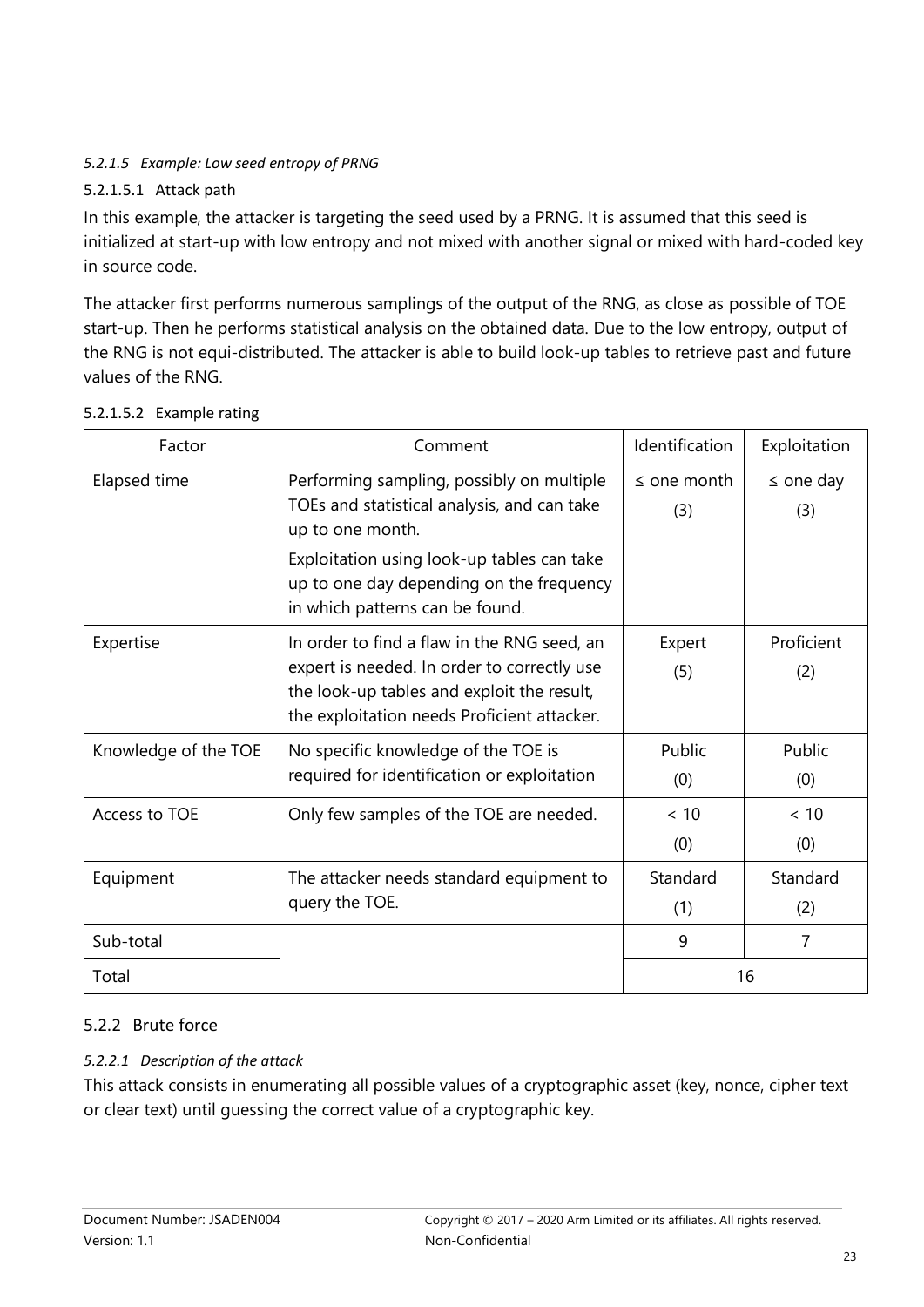# *5.2.2.2 Effect of attack*

This attack compromises a cryptographic key normally protected by the TOE.

## *5.2.2.3 Impact on the TOE*

The assets protected by the brute-force compromised cryptographic key become in turn compromised.

#### *5.2.2.4 Characteristics of the attack*

There is no specific strategy for brute-forcing a cryptographic key. For a key size of *n* bit, should take a maximum a 2n tries before guessing the correct value, considering that the RNG used to generate the key is equi-distributed.

It is usually considered that checking all possible values of a 56 bit key, such as DES key is achievable with today's computing power of an average PC.

The attacker may exploit weakness of the RNG (see Section [5.2.1\)](#page-21-0) or side-channel attacks (see Section [5.2.3\)](#page-23-0) to narrow the possible values of the key before using brute-force.

#### *5.2.2.5 Example: Brute-force 128 bit key*

## 5.2.2.5.1 Attack path

In this example, the attacker targets a 128 bit key. Even with very specialized equipment or cloud computing for testing key values, the key space is too big to be explored in less than a matter of years. This attack is considered as Not practical.

## <span id="page-23-0"></span>5.2.3 Side-channel

## *5.2.3.1 Description of the attack*

This class of attacks consisting in exploiting unintentional measurable physical characteristics during the execution of an algorithm, in order to compromise a secret value used by this algorithm. Such unintentional information channels can be timing characteristics of the algorithm, power consumption of the IC, or electromagnetic radiation of the IC or buses.

Also, side-channel attacks are not applicable for PSA Certified Level 2 Ready pre-certification, as they depends on the physical characteristics of the FPGA system. These characteristics will differ for the future ASIC or custom chip based on the FPGA system design and targeting PSA Certified Level 2 certification.

## *5.2.3.2 Effect of attack*

By measuring the execution time of a cryptographic algorithm on several input, the attacker can in some conditions retrieve the cryptographic key used in the algorithm.

#### *5.2.3.3 Impact on the TOE*

The assets protected by the timing-attack compromised cryptographic key become in turn compromised.

## *5.2.3.4 Characteristics of the attack*

Execution time of trivial implementations of some cryptographic algorithm depends linearly on the number of '1' in the binary representation of the cryptographic key. This applies for instance to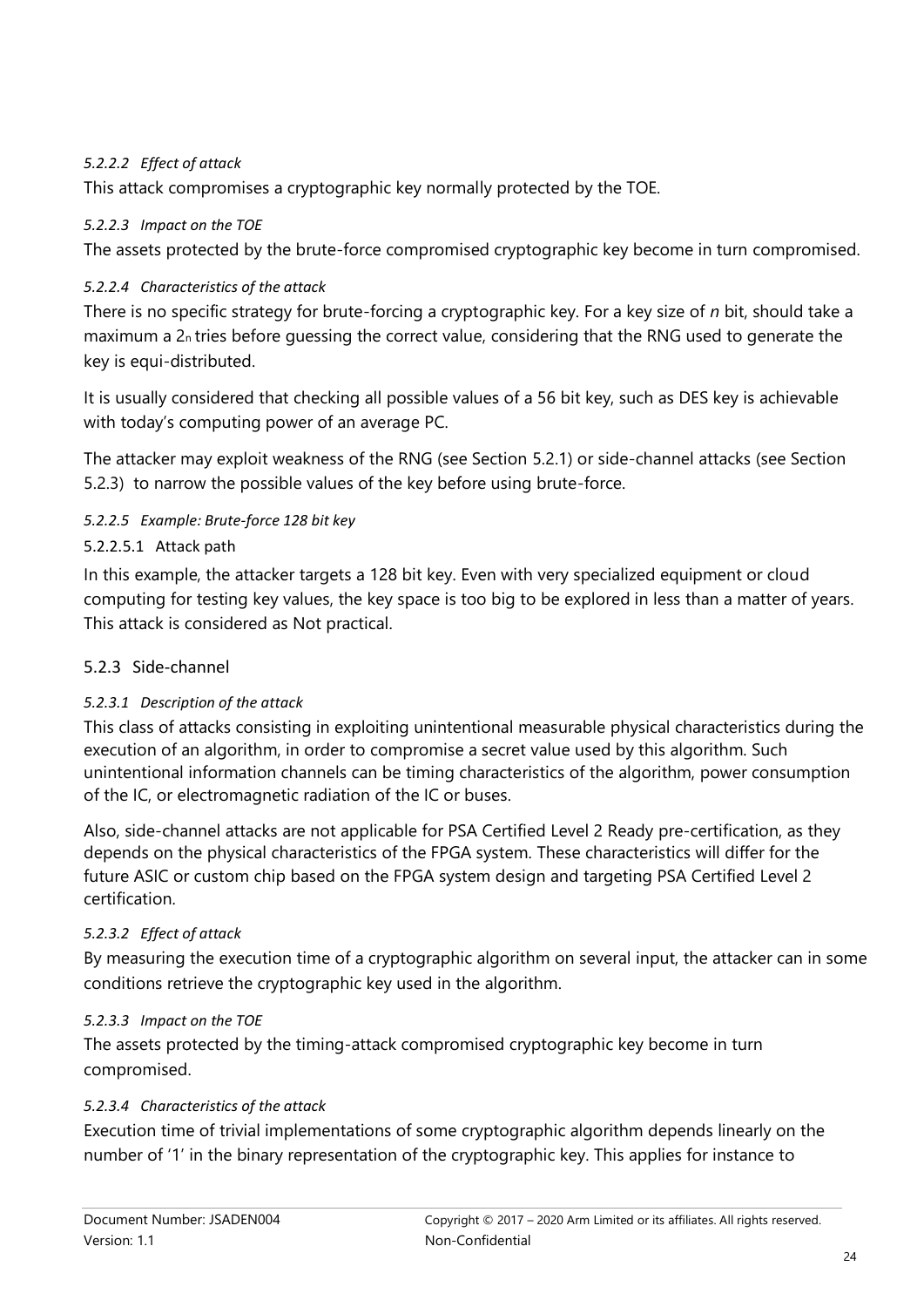implementation relying on exponentiation by squaring to perform modular exponentiation. By precisely measuring time to execute the algorithm on different input, the attacker can perform statistical correlation analysis and retrieve value of the key.

The attack can also be performed remotely, but it requires more measures to remove network noise.

# *5.2.3.5 Example: Timing attack on a Diffie-Hellman*

# 5.2.3.5.1 Attack path

There are many references on how to perform timing attacks on naïve implementations of Diffie-Hellman. Consider for instance *Timing Attacks on Implementations of Diffie-Hellman, RSA, DSS, and Other Systems* by Paul C. Koche in Proceedings of CRYPTO'96.

| Factor               | Comment                                                                                                                                                                                                                                                                             | Identification          | Exploitation         |
|----------------------|-------------------------------------------------------------------------------------------------------------------------------------------------------------------------------------------------------------------------------------------------------------------------------------|-------------------------|----------------------|
| Elapsed time         | Designing or customizing timing attack<br>tool dedicated for the TOE and performing<br>measurement to test the tools, and can<br>take up to one month.<br>Exploitation using dedicated tools for<br>timing attack can take up to one day<br>depending on the noise on measurements. | $\leq$ one month<br>(3) | $\le$ one day<br>(3) |
| Expertise            | In order to set-up tools to perform timing<br>attacks, an expert is needed. In order to<br>correctly use these tools, provided they are<br>sufficiently documented, the exploitation<br>needs Proficient attacker.                                                                  | Expert<br>(5)           | Proficient<br>(2)    |
| Knowledge of the TOE | No specific knowledge of the TOE is<br>required for identification or exploitation                                                                                                                                                                                                  | Public<br>(0)           | Public<br>(0)        |
| Access to TOE        | Only few samples of the TOE are needed.                                                                                                                                                                                                                                             | < 10<br>(0)             | < 10<br>(0)          |
| Equipment            | The attacker needs standard equipment to<br>query the TOE.                                                                                                                                                                                                                          | Standard<br>(1)         | Standard<br>(2)      |
| Sub-total            |                                                                                                                                                                                                                                                                                     | 9                       | $\overline{7}$       |
| Total                |                                                                                                                                                                                                                                                                                     |                         | 16                   |

# <span id="page-24-0"></span>**5.3** Physical attacks

For these classes of attacks, the attacker has physical access to the TOE.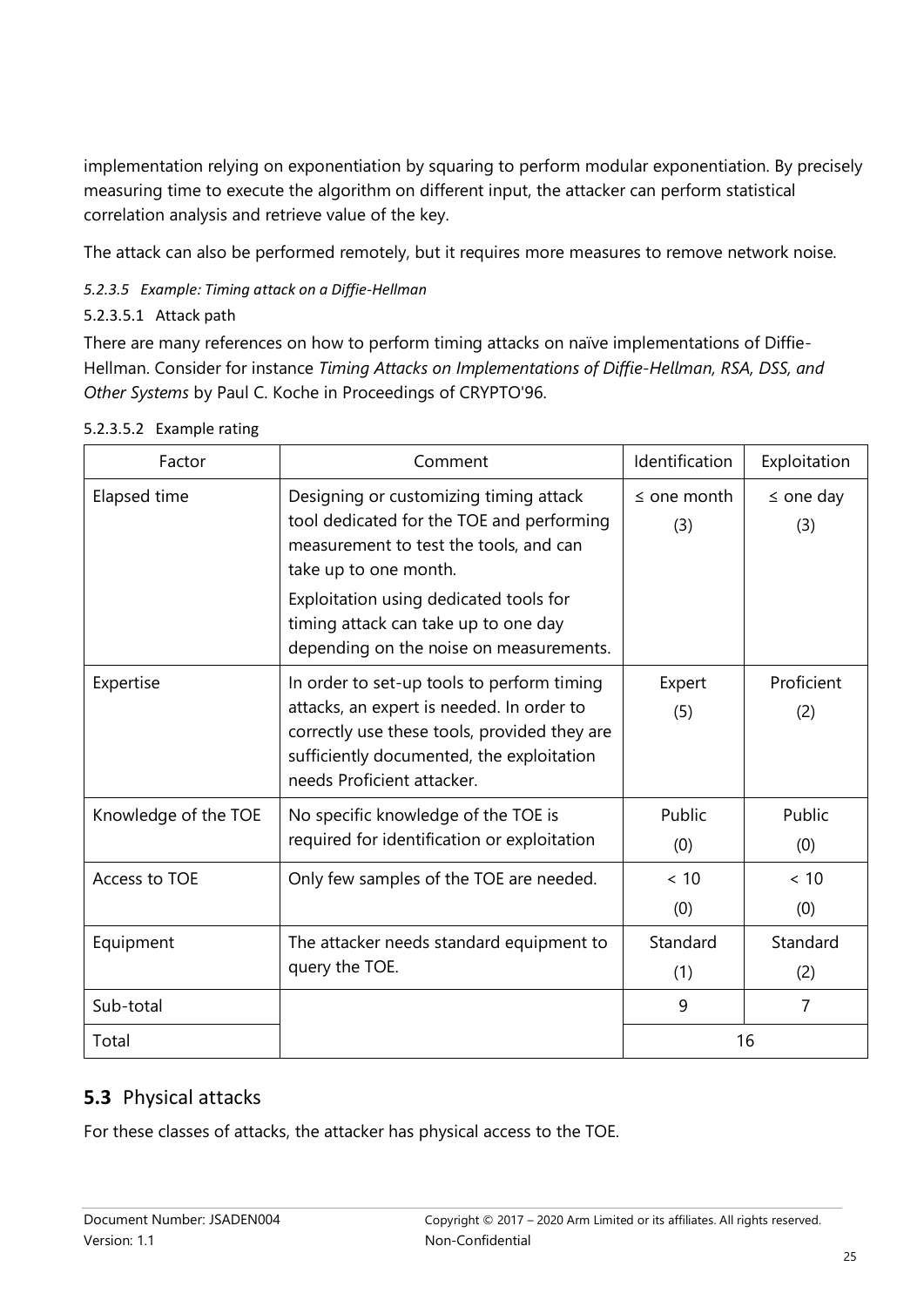It is assumed for PSA Certified Level 2 that physical attacks can only be applied during the identification stage of the attack, in order for instance to extract an information that can later be used during the exploitation stage. The objective here is to prevent scalable attacks, where an identified attack can be replicated remotely on a wide range of devices, and for which impacts on IoT devices can be severe.

# 5.3.1 Probing

# *5.3.1.1 Description of the attack*

Probing attacks consists in having direct access to the internal signals the TOE and circumventing existing security measures to protect TOE assets. This attack is performed using connectors, probes or microprobes on the available pins, buses or unprotected or ill-protected debug (JTAG, Single Wire Debug) or test interfaces of the Printed Circuit Board (PCB) of the TOE. Probing may require reverse engineering to understand which is the information carried by the probed signal.

# *5.3.1.2 Effect of attack*

Probing attacks allow direct access to memory (such as flash, DRAM, CPU registers) and data exchanged on buses. The attacker can also force the value of internal signals.

## *5.3.1.3 Impact on the TOE*

The impacts of the probing attacks on the TOE are:

- Disclosure or compromise of TOE assets, such as cryptographic keys or executable code.
- Deactivation of TOE security features.
- Change the expected control flow of programs.

## *5.3.1.4 Example: Dumping Flash memory*

## 5.3.1.4.1 Attack path

In this example, the attacker is dumping the flash memory that holds the executable image for the TOE in order to get access to TOE assets. This memory is assumed not to be visible from NSPE, contrarily to the encrypted secure storage area used by the TOE.

## **Step 1: Analysis of the PCB**

The attacker first needs to open the device and get access to the PCB. He analyses the surface of the PCB and identifies Flash chip. With the datasheet of this chip found on Internet, the attacker determines this chip supports Serial Peripheral Interface (SPI) and finds the corresponding pins.

## **Step 2: Probing of the Flash**

The attacker uses microprobes to connect to the Flash memory SPI, a USB-SPI bridge and SPI capable software for a PC. The attacker manages to use the SPI interface to dump content of the Flash memory.

## **Step 3: Analysis of Flash memory**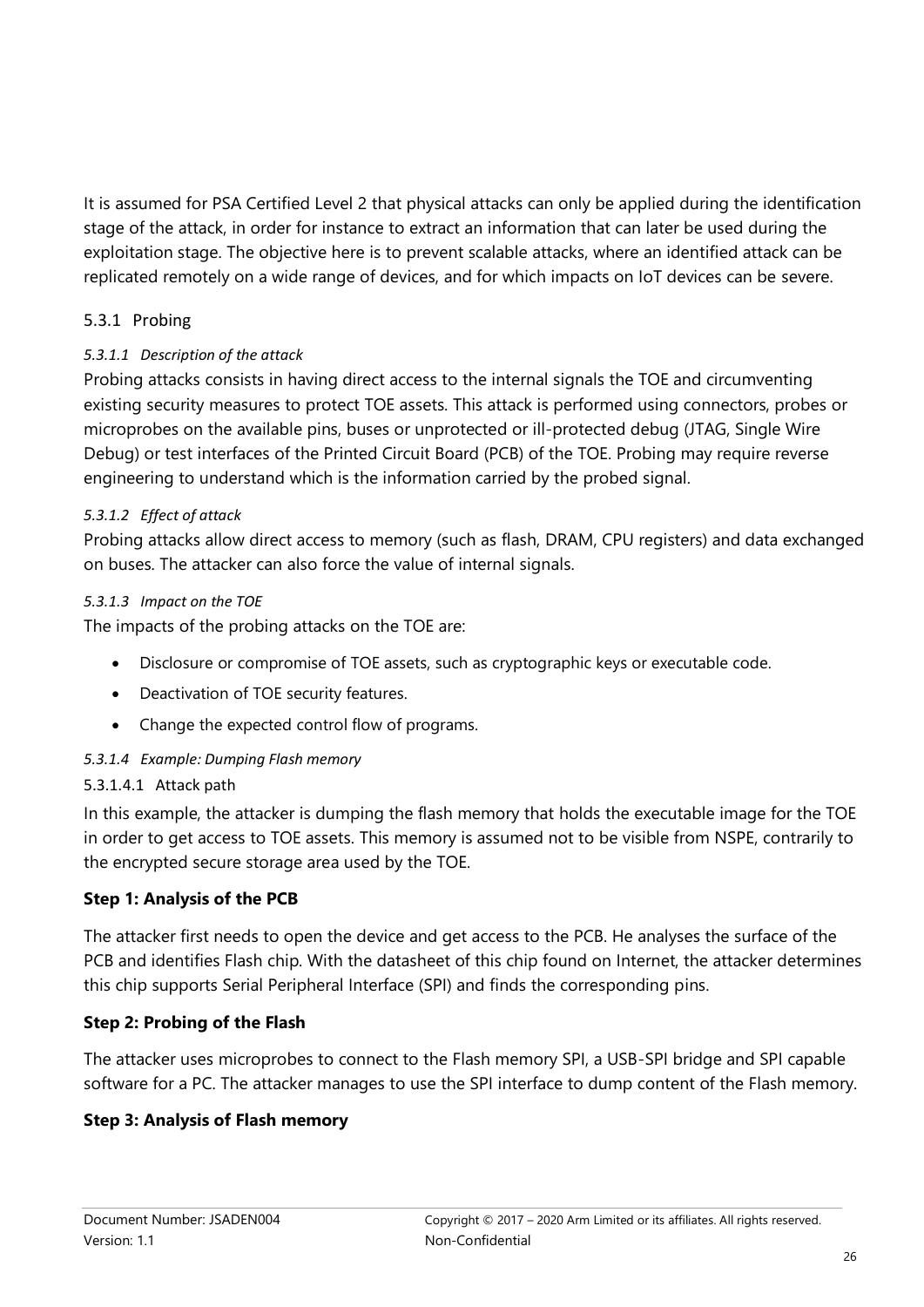The attacker analyze flash memory to find strings that look like cryptographic assets. After several attempts, the attacker can relate a cryptographic key for the TOE secure storage. This key is not diversified among TOEs.

# **Step 4: Exploitation**

The attacker uses a public vulnerability on the NSPE to remotely connect to the TOE and extract the encrypted secure storage area used by the TOE. The attacker can now decrypt the TOE secure storage with the cryptographic key extracted from Step 3.

| Factor               | Comment                                                                                                                                                                          | Identification          | Exploitation          |
|----------------------|----------------------------------------------------------------------------------------------------------------------------------------------------------------------------------|-------------------------|-----------------------|
| Elapsed time         | Analysing the TOE PCB, performing<br>probing and analysing Flash memory can<br>take up to one month.<br>Exploitation only requires remote access to<br>the TOE.                  | $\leq$ one month<br>(3) | $\le$ one hour<br>(0) |
| Expertise            | In order perform probing and related<br>analyses, an expert is needed. The<br>exploitation needs less expertise and can<br>be performed by Proficient attacker.                  | Expert<br>(5)           | Layman<br>(0)         |
| Knowledge of the TOE | No specific knowledge of the TOE is<br>required for identification or exploitation                                                                                               | Public<br>(0)           | Public<br>(0)         |
| Access to TOE        | Only few samples of the TOE are needed.                                                                                                                                          | < 10<br>(0)             | < 10<br>(0)           |
| Equipment            | The attacker needs specialized equipment<br>for SPI probing (microprobes, SPI adapter).<br>For UART probing, standard equipment<br>(solder station, UART adapter) is sufficient. | Specialized<br>(3)      | Standard<br>(2)       |
| Sub-total            |                                                                                                                                                                                  | 11                      | $\overline{2}$        |
| Total                |                                                                                                                                                                                  | 13                      |                       |

# 5.3.2 Perturbation

# *5.3.2.1 Description of the attack*

Perturbation attacks change the normal behaviour of the TOE in order to create an exploitable error during operation. The behaviour is typically changed by operating the TOE outside its intended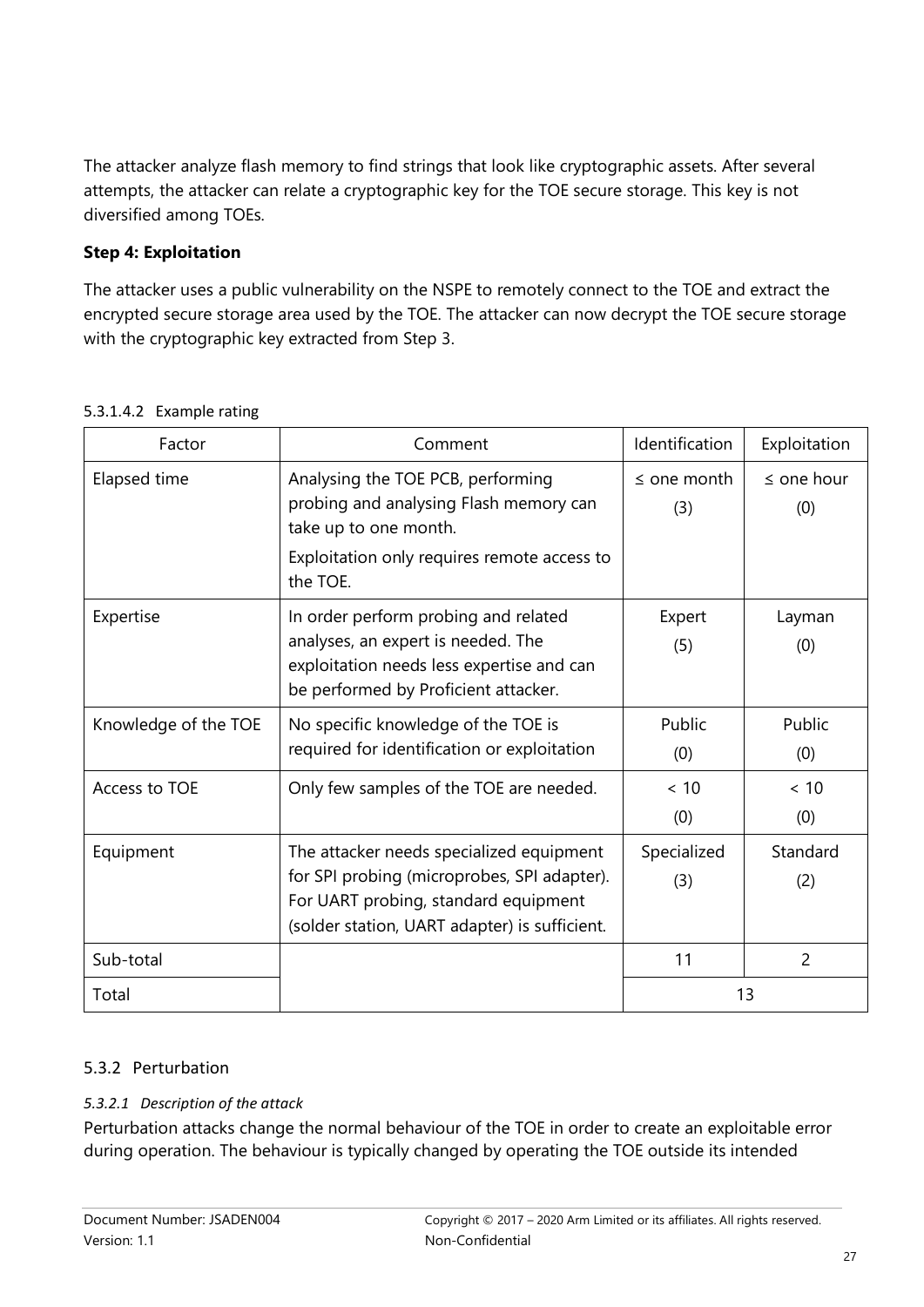operating environment (usually characterised in terms of temperature, voltage and the externally supplied clock frequency).

Also, perturbation attacks are not applicable for PSA Certified Level 2 Ready pre-certification, as they depend on the physical characteristics of the FPGA system. These characteristics will differ for the future ASIC or custom chip based on the FPGA system design and targeting PSA Certified Level 2 certification.

## *5.3.2.2 Effect of attack*

Perturbation attacks can produce faults in memory, that can be exploitable for instance in cryptanalysis, alter the semantics of a program, for instance by performing different instructions, or change the expected control flow, for instance during access control or lifecycle state checks.

The success of perturbation attacks may be repeatable with some probability.

## *5.3.2.3 Impact on the TOE*

The impacts of the voltage/clock glitches or temperature stress on the TOE are:

- a modification of data: one or several bits in memory are changed temporarily or permanently during read or write operation.
- or a change in the program flow of the TOE, with instructions being skipped, replaced by another instructions or have an altered effect, such as an inverted test in a conditional jump instruction.
- or also altering the output of the RNG, with predictable value.

## *5.3.2.4 Example*

## 5.3.2.4.1 Attack path

5.3.2.4.2 Example rating

| Factor               | Comment | Identification  | Exploitation   |
|----------------------|---------|-----------------|----------------|
| Elapsed time         |         | $\leq$ one week | $\le$ one day  |
|                      |         | (2)             | (3)            |
| Expertise            |         | Proficient      | Proficient     |
|                      |         | (2)             | (2)            |
| Knowledge of the TOE |         | Public          | Public         |
|                      |         | (0)             | (0)            |
| Access to TOE        |         | $< 10$          | $< 10$         |
|                      |         | (0)             | (0)            |
| Equipment            |         | Specialized     | Standard       |
|                      |         | (4)             | (2)            |
| Sub-total            |         | 8               | $\overline{7}$ |
| Total                |         |                 | 15             |